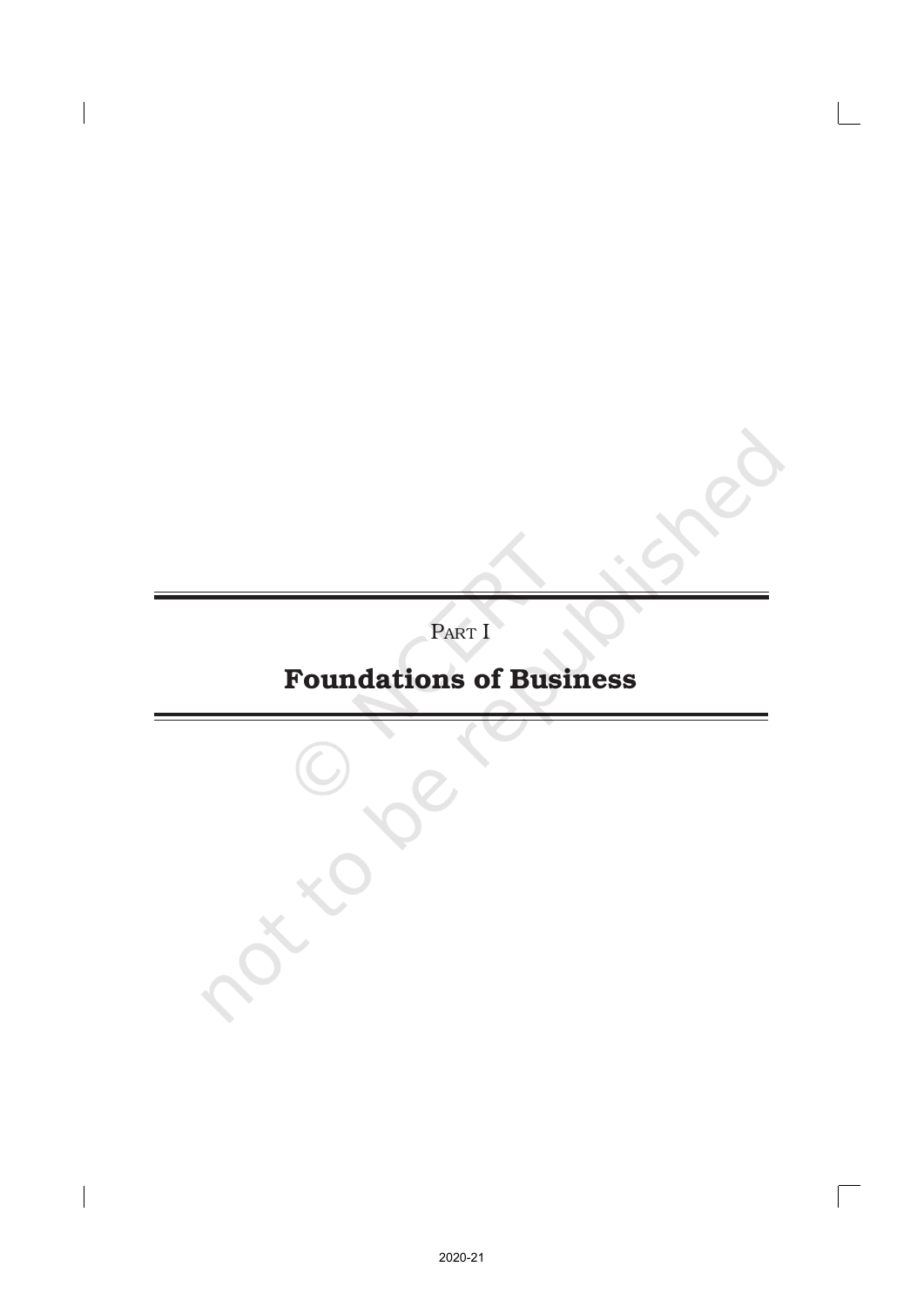

CHAPTER 1

# BUSINESS, TRADE AND COMMERCE

# LEARNING OBJECTIVES

After studying this chapter, you should be able to:

- i. Appreciate the development of trade and commerce in historical past;
- ii. Understand the role of indigenous banking system in trade and commerce;
- iii. Explain the concept and objectives of business;
- iv. Discuss types of industries;
- v. Explain the activities relating to commerce;
- vi. Describe the nature of business risks and their causes; and
- vii. Discuss the basic factors to be considered while starting a business.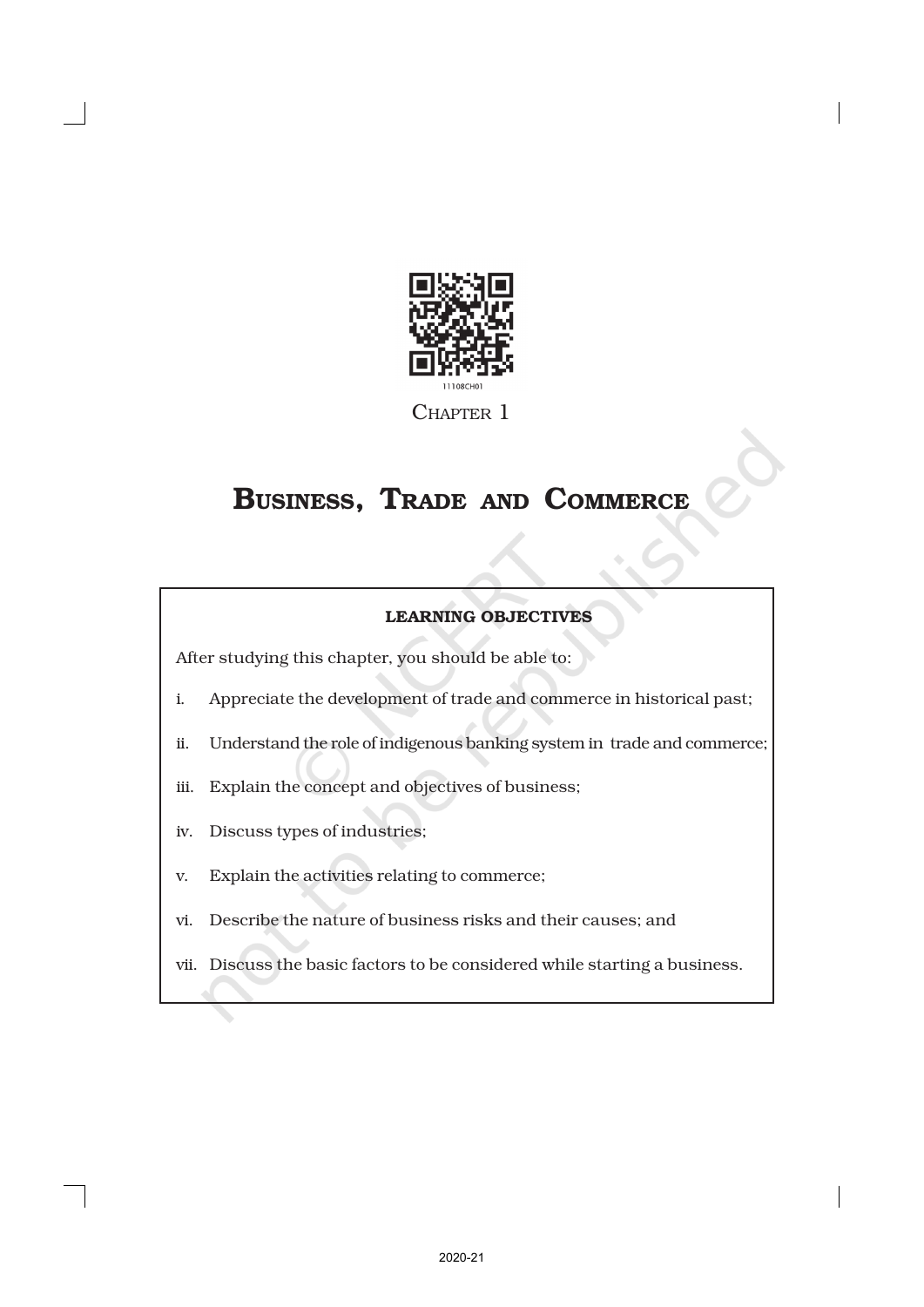Imran, Manpreet, Joseph and Priyanka have been classmates in Class X. After their exams are over, they happen to meet at a common friend Ruchika's house. Just when they were sharing their experiences of examination days, Ruchika's father Raghuraj Chaudhary intervenes and asks about their well- being. He also enquires about their career plans. But none of them had a definite reply. Raghuraj who himself is a successful businessman tells them about business as a career opportunity. Joseph gets excited by the idea and says "yes, business is really good for making lots of money". Raghuraj tells them that 'there is a lot more to business than merely money'. Business activities lead to growth and development of any country, he added. He further tells them that the roots of business activities can be traced back to ancient times and how trading helps in the prosperity of the Indian subcontinent. Priyanka said that they have read about the Silk Route in their history textbooks. Raghuraj then gets busy with his day-to-day tasks. However, the four classmates begin raising questions. The conversation of the four classmates focused on how trading activities were conducted during ancient times. How far can the roots of trading activities be traced? Why was the Indian subcontinent referred to as '*Swaran Bharat and Swaran Dweep'* by the then travellers to India? What made Columbus and Vasco da Gama undertake journeys to locate India? They decided to meet the commerce teacher of their school to find out answers to many such questions about the development, nature and purpose of business.

# 1.1 INTRODUCTION

All human beings, wherever they may be, require different types of goods and services to satisfy their needs. The necessity of supplying goods and services has led to certain activities being undertaken by people to produce and sell what is needed by others. Business is a major economic activity in all modern societies concerned as it is concerned with the production and sale of goods and services required by people. The purpose behind most business activities is to earn money by meeting people's demands for goods and services. Business is central to our

lives. Although our lives are influenced by many other institutions in modern society, such as schools, colleges, hospitals, political parties and religious bodies, business has a major influence on our daily lives. It, therefore, becomes important that we understand the concept, nature and purpose of business.

The chapter is divided into two sections. Section I deals with the history of trade and commerce in ancient India. Section II deals with the concept, nature and purpose of business.

2020-21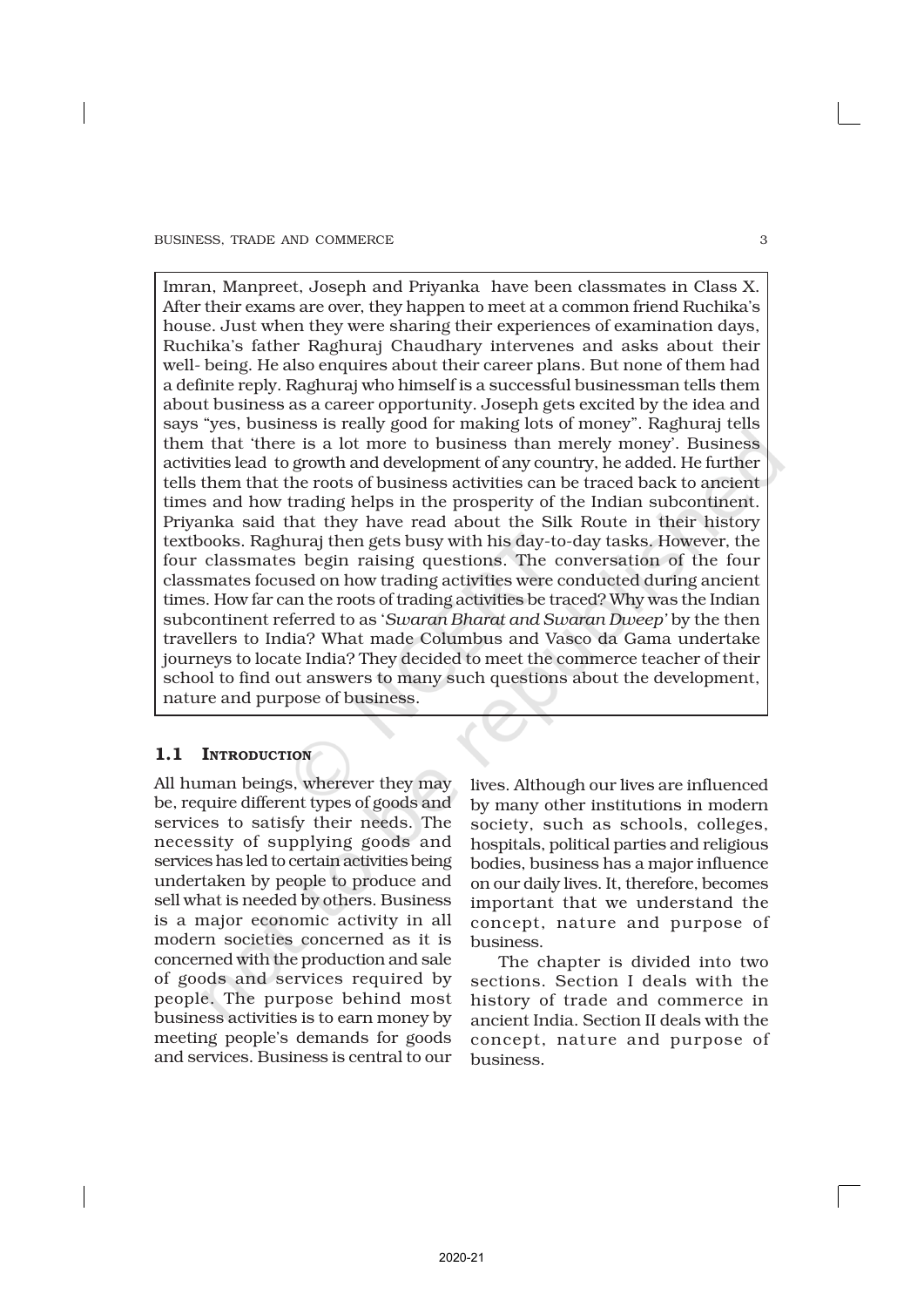#### 4 BUSINESS STUDIES

# SECTION I

#### History of Trade and Commerce

The economic and commercial evolution of any land depends upon its physical environment. This stands true for the Indian subcontinent as a whole which has Himalayas in the North bordered by water in the South. A network of roads merging into the Silk Route helped in establishing commercial and political contacts with adjoining foreign kingdoms and empires of Asia, in particular, and the world, in general. The maritime routes linked the east and the west by sea and were used for the trade of spices and known as 'spice route'. Due to the flow of wealth through these routes, the chief kingdoms, important trade centres and the industrial belt flourished, which in turn further facilitated the progress of domestic and international trade in ancient India.

Trade and commerce have played a vital role in making India to envolve as a major actor in the economic world in ancient times. Archaeological evidences have shown that trade and commerce was the mainstay of the economy of ancient India carried out by water and land. Commercial cities like Harappa and Mohenjodaro were founded in the third millennium B.C. The civilisation had established commercial connections with Mesopotamia and traded in gold, silver, copper, coloured gemstones, beads, pearls, sea shells, terracotta pots, etc.

The period was marked by substantial commercial activities and urban development. Political economy and military security during ancient times united most of the Indian subcontinent and trade regulations were carefully planned. There were diverse types of coins and weighing practices which used to vary from place to place with the help of money changers and by resorting to certain commonly accepted weights and measures.

#### 1.1 Indigenous Banking System

As economic life progressed, metals began to supplement other commodities as money because of its durability and divisibility. As money served as a medium of exchange, the introduction of metallic money and its use accelerated economic activities.

Documents such as *Hundi* and *Chitti* were in use for carrying out transactions in which money passed from hand to hand. *Hundi* as an instrument of exchange, which was prominent in the subcontinent. It involved a contract which — (i) warrant the payment of money, the promise or order which is unconditional (ii) capable of change through transfer by valid negotiation.

Indigenous banking system played a prominent role in lending money and financing domestic and foreign trade with currency and letter of credit. With the development of banking, people began to deposit precious metals with lending individuals functioning as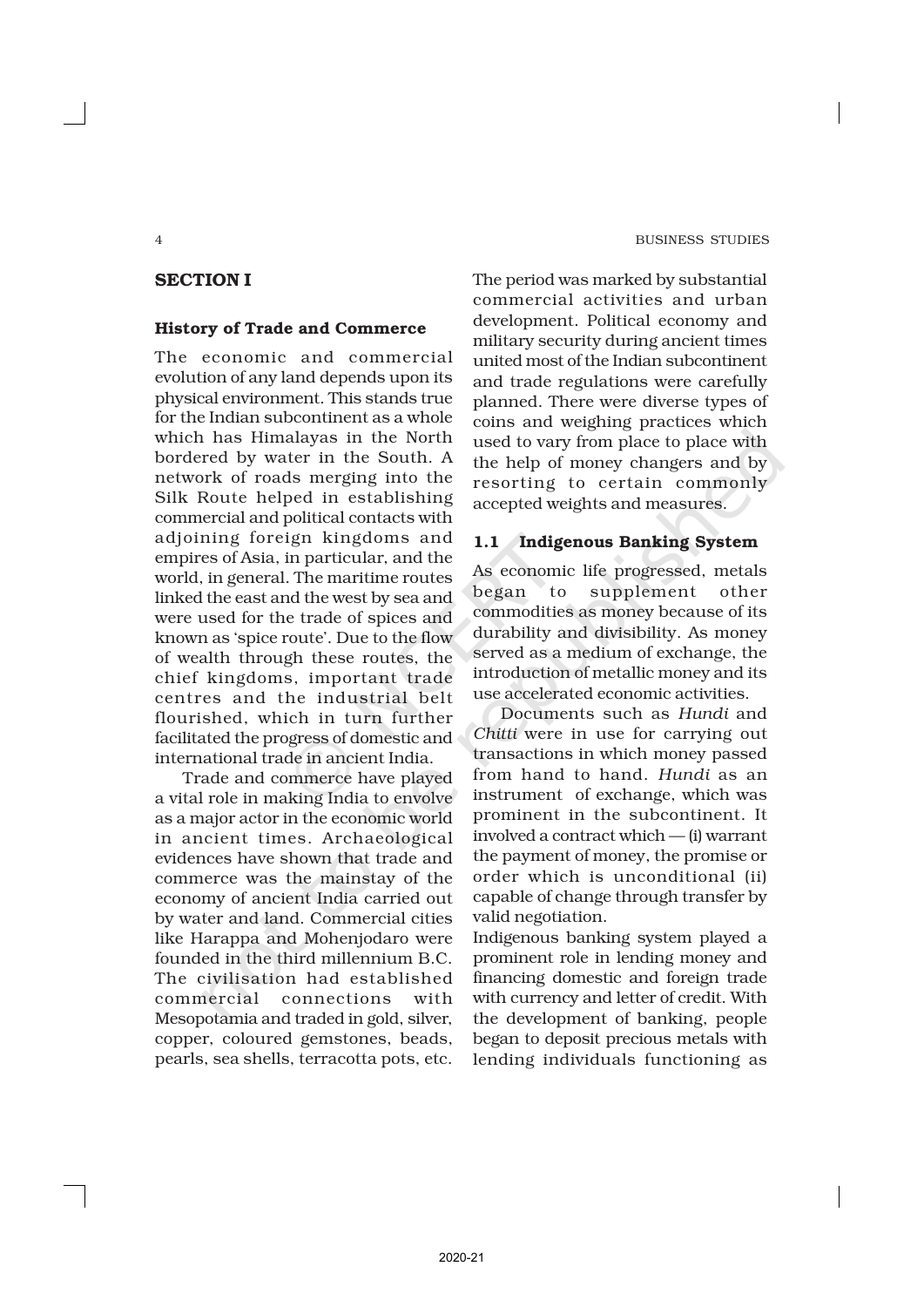| Hundi as practised by Indian Merchaant Communities |                                  |                                                                                                                                                |  |  |  |  |
|----------------------------------------------------|----------------------------------|------------------------------------------------------------------------------------------------------------------------------------------------|--|--|--|--|
| Name of Hundi                                      | <b>Broader</b><br>Classification | <b>Functions of Hundi</b>                                                                                                                      |  |  |  |  |
| Dhani-jog                                          | Darshani                         | Payable to any person—no<br>liability over who received<br>payment.                                                                            |  |  |  |  |
| Sah-jog                                            | Darshani                         | Payable to a specific person,<br>someone 'respectable'. Liability<br>over who received payment.                                                |  |  |  |  |
| Firman-jog                                         | Darshani                         | Hundi made payable to order.                                                                                                                   |  |  |  |  |
| Dekhan-har                                         | Darshani                         | Payable to the presenter or bearer.                                                                                                            |  |  |  |  |
| Dhani-jog                                          | Muddati                          | Payable to any person-no liability<br>over who received payment, but<br>payment over a fixed term.                                             |  |  |  |  |
| Firman-jog                                         | Muddati                          | Hundi made payable to order<br>following a fixed term.                                                                                         |  |  |  |  |
| Jokhmi                                             | Muddati                          | Drawn against dispatched goods. If<br>goods lost in transit, the drawer or<br>holder bears the coasts, and the<br>Drawee carries no liability. |  |  |  |  |

bankers or *Seths,* and money became an instrument for supplying the manufacturers with a means of producing more goods.

Agriculture and the domestication of animals were important components of the economic life of ancient people. Due to the favourable climatic conditions they were able to raise two or sometimes three crops in a year. In addition to this, by resorting to weaving cotton, dyeing fabrics, making clay pots, utensils, and handicrafts, sculpting, cottage industries, masonry, manufacturing, transports (i.e., carts, boats and ships), etc., they were able to generate surpluses and savings for further investment.

Workshops (*Karkhana)* were prominent where skilled artisans worked and converted raw materials into finished goods which were high in demand. Family-based apprenticeship system was in practice and duly followed in acquiring trade-specific skills. The artisans, craftsmen and skilled labourers of different kinds learnt and developed skills and knowledge, which were passed on from one generation to another.

#### 1.2.1 Rise of Intermediaries

Intermediaries played a prominent role in the promotion of trade. They provided considerable financial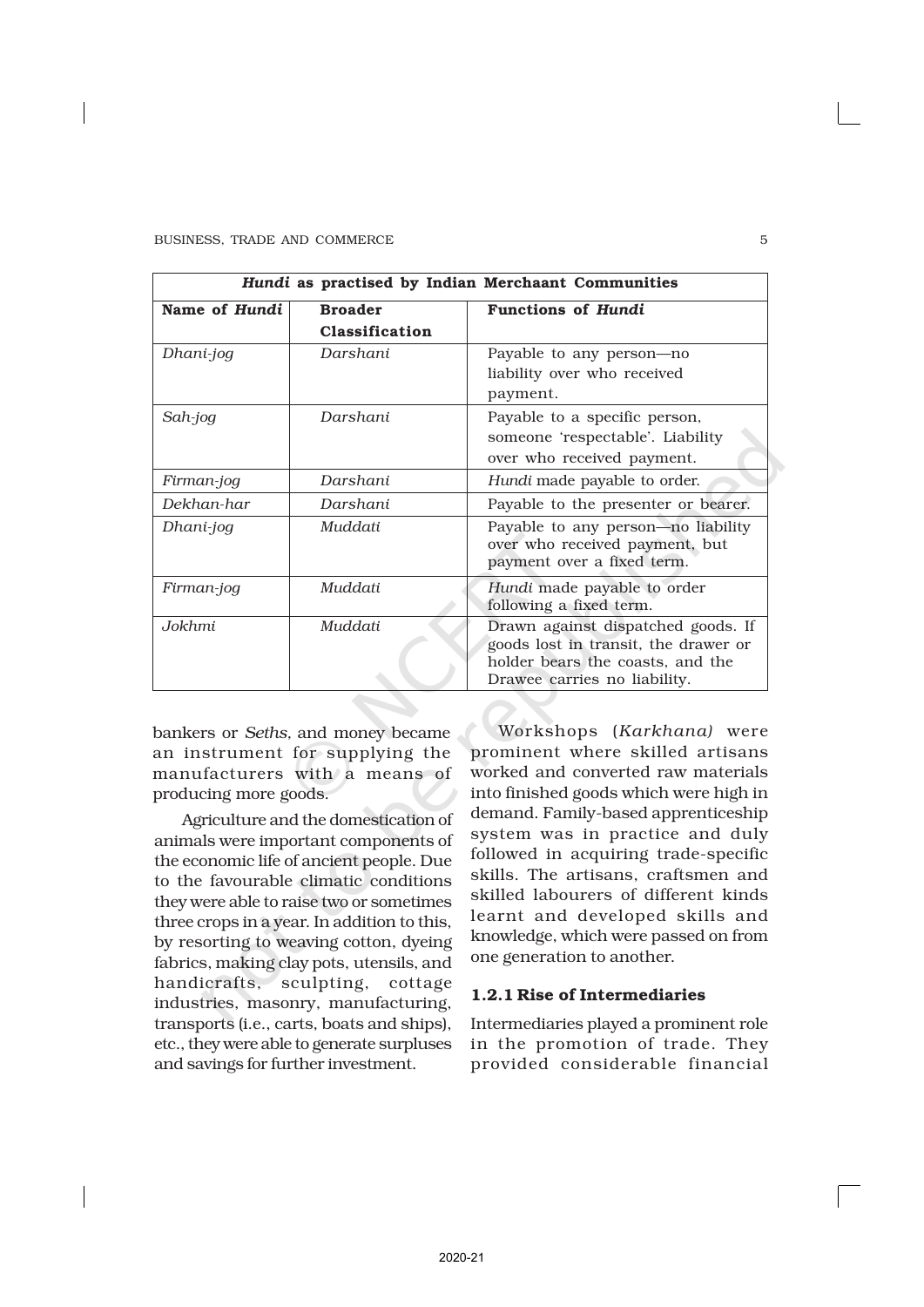security to the manufacturers by assuming responsibility for the risks involved, especially in foreign trade. It comprised commission agents, brokers and distributors both for wholesale and retail goods. An expanding trade brought in huge amounts of silver bullion into Asia and a large share of that bullion gravitated towards India.

The institution of *Jagat Seths* also developed and exercised great influence during the Mughal period and the days of the East India Company. Bankers began to act as trustees and executors of endowments. Foreign trade was financed by loans. However, the rate of interest for longer voyages was kept high in view of the huge risk involved.

The emergence of credit transactions and availability of loans and advances enhanced commercial operations.The Indian subcontinent enjoyed the fruits of favourable balance of trade, where exports exceeded imports with large margins and the indigenous banking system benefitted the manufacturers, traders and merchants with additional capital funds for expansion and development. Commercial and Industrial banks later evolved to finance trade and commerce and agricultural banks to provide both short-and long-term loans to finance agriculturists.

# 1.3 TRANSPORT

Transport by land and water was popular in the ancient times. Trade was maintained by both land and sea. Roads

as a means of communication had assumed key importance in the entire process of growth, particularly of the inland trade and for trade over land. The northern roadway route is believed to have stretched originally from Bengal to Taxila. There were also trade routes in the south spreading east and west. Trade routes were structurally wide and suitable for speed and safety.

Maritime trade was another important branch of global trade network. Malabar Coast, on which Muziris is situated, has a long history of international maritime trade going back to the era of the Roman Empire. Pepper was particularly valued in the Roman Empire and was known as 'Black Gold'. For centuries, it remained the reason for rivalry and conflict between various empires and trade powers to dominate the route for this trade. It was in the search for an alternate route to India for spices that led to the discovery of America by Columbus in the closing years of 15th century and also brought Vasco da Gama to the shores of Malabar in 1498.

Calicut was such a bustling emporium that it was even visited by Chinese ships to acquire items, like frankincense (essential oil) and myrrh (fragrant resin used in perfumes, medicines) from the Middle East, as well as, pepper, diamonds, pearls and cotton from India. On the Coromandel Coast, Pulicat was a major port in the 17th century. Textiles were the principal export from Pulicat to Southeast Asia.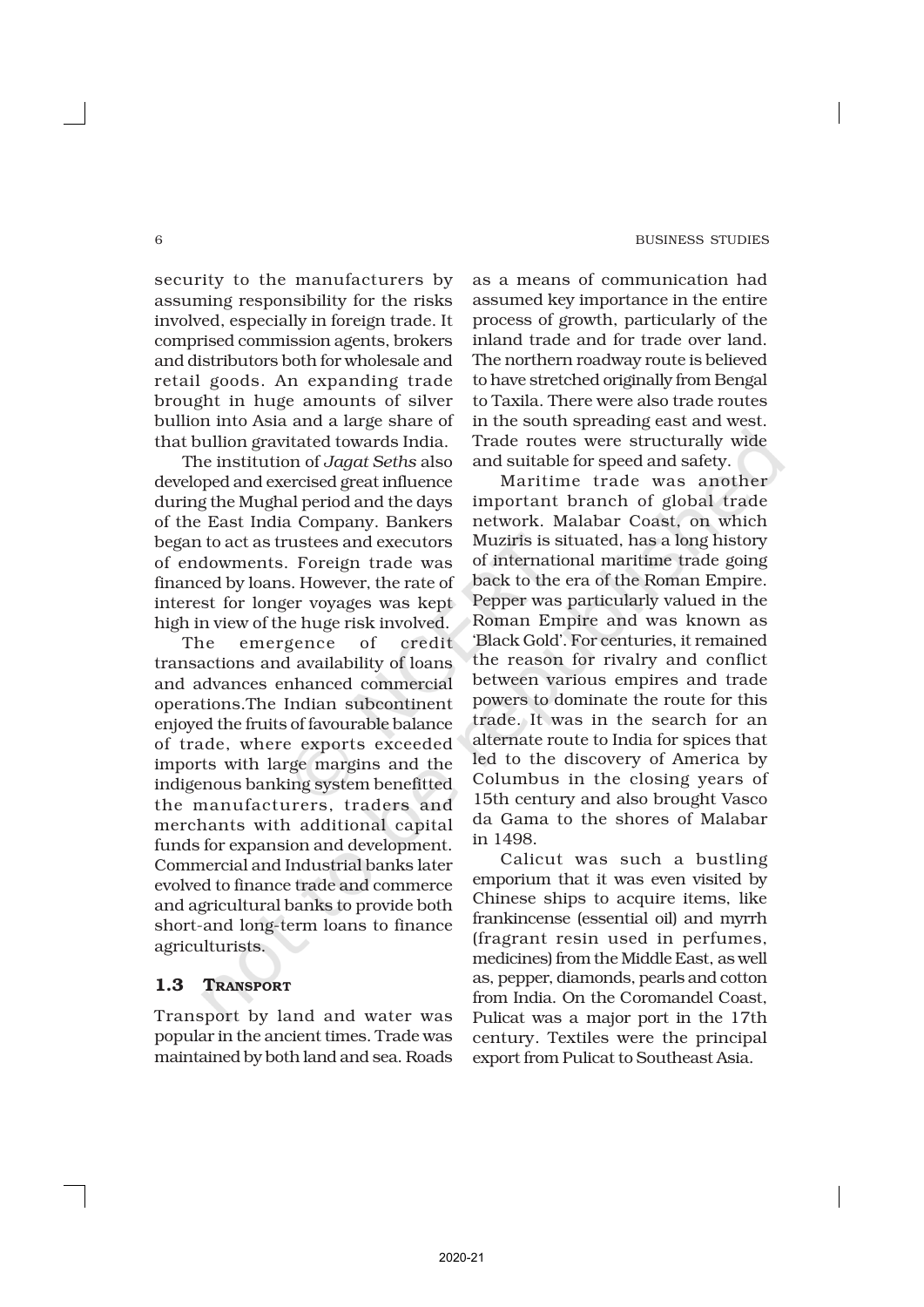#### 1.4 Trading Communities Strengthened

In different parts of the country, different communities dominated trade. *Punjabi* and *Multani* merchants handled business in the northern region, while the *Bhats* managed the trade in the states of Gujarat and Rajasthan. In western India, these groups were called *Mahajan*, Chatt is were important traders from the South. In urban centres, such as Ahmedabad the Mahajan community collectively represented by their chief called *nagarseth.* Other urban groups included professional classes, such as *hakim* and *vaid* (physician), *wakil* (Lawyer), *pundit or mulla* (teachers), painters, musicians, calligraphers, etc.

# 1.4.1 Merchant Corporations

The merchant community also derived power and prestige from guilds, which were autonomous corporations formed to protect the interests of the traders. These corporations, organised on formal basis, framed their own rules of membership and professional code of conduct, which even kings were supposed to accept and respect. Trade and industry taxes were also a major source of revenue. Traders had to pay octroi duties that were levied on most of the imported articles at varying rates. They were paid either in cash or in kind.

Customs duties varied according to the commodities. Tariffs varied from province to province. The ferry tax was another source of income generation.

It had to be paid for passengers, goods, cattle and carts. The right to receive the labour tax was usually transferred to the local bodies.

The guild chief dealt directly with the king or tax collectors and settled the market toll on behalf of its fellow merchants at a fixed sum of money. The guild merchants also acted as custodians of religious interests. They undertook the task of building temples and made donations by levying a corporate tax on their members. The commercial activity, thus, enabled big merchants to gain power in the society.

# 1.4.2 Major Trade Centres

There were all kinds of towns—port towns, manufacturing towns, mercantile towns, the sacred centres, and pilgrimage towns. Their existence is an index of prosperity of merchant communities and professional classes.

 The following were the leading trade centres in ancient India:

*1. Pataliputra*: Known as Patna today. It was not only a commercial town, but also a major centre for export of stones.

*2. Peshawar*: It was an important exporting centre for wool and for the import of horses. It had a huge share in commercial transactions between India, China and Rome in the first century A.D.

*3. Taxila*: It served as a major centre on the important land route between India and Central Asia. It was also a city of financial and commercial banks. The city occupied an important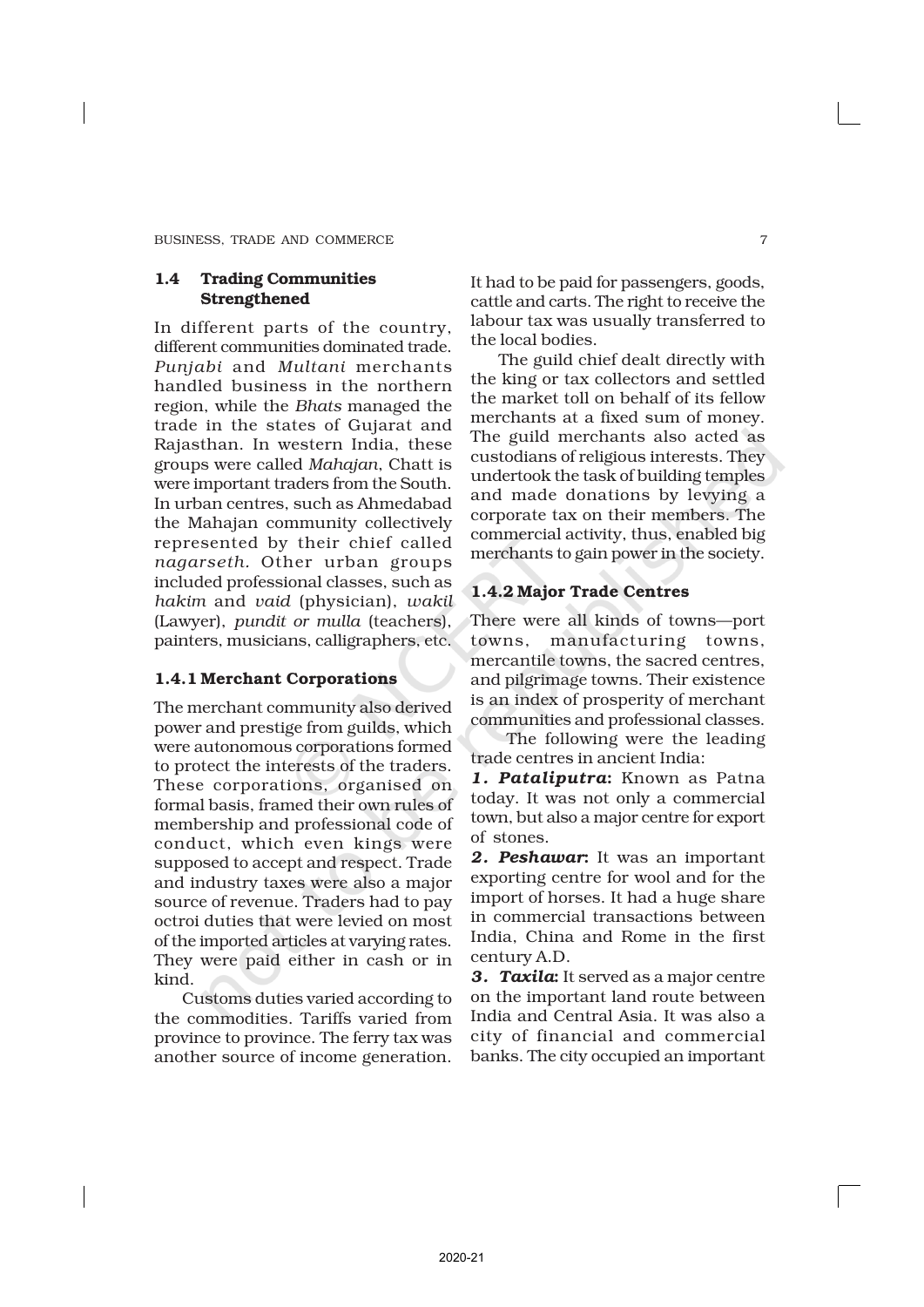place as a Buddhist centre of learning. The famous Taxila University flourished here.

*4. Indraprastha*: It was the commercial junction on the royal road where most routes leading to the east, west, south and north converged.

*5. Mathura*: It was an emporium of trade and people here subsisted on commerce. Many routes from South India touched Mathura and Broach.

*6. Varanasi*: It was well placed as it lay both on the Gangetic route and on the highway that linked North with the East. It grew as a major centre of textile industry and became famous for beautiful gold silk cloth and sandalwood workmanship. It had links with Taxila and Bharuch.

*7. Mithila*: The traders of Mithila crossed the seas by boats, through the Bay of Bengal to the South China Sea, and traded at ports on the islands of Java, Sumatra and Borneo. Mithila established trading colonies in South China, especially in Yunnan.

*8. Ujjain*: Agate, carnelian, muslin and mallow cloth were exported from Ujjain to different centres. It also had trade relations through the land route with Taxila and Peshawar.

*9. Surat*: It was the emporium of western trade during the Mughal period. Textiles of Surat were famous for their gold borders (zari). It is noteworthy that Surat *hundi* was honoured in far off markets of Egypt and Iran.

*10. Kanchi*: Today known as Kanchipuram, it was here that the Chinese used to come in foreign ships to purchase pearls, glass and rare stones and in return they sold gold and silk.

*11. Madura*: It was the capital of the Pandayas who controlled the pearl fisheries of the Gulf of Mannar. It attracted foreign merchants, particularly Romans, for carrying out overseas trade.

*12. Broach*: It was the greatest seat of commerce in Western India. It was situated on the banks of river Narmada and was linked with all important marts by roadways.

*13. Kaveripatta*: Also known as Kaveripatnam, it was scientific in its construction as a city and provided loading, unloading and strong facilities of merchandise. Foreign traders had their headquarters in this city. It was a convenient place for trade with Malaysia, Indonesia, China and the Far East. It was the centre of trade for perfumes, cosmetics, scents, silk, wool, cotton, corals, pearls, gold and precious stones; and also for ship building.

*14. Tamralipti*: It was one of the greatest ports connected both by sea and land with the West and the Far East. It was linked by road to Banaras and Taxila.

#### 1.4.3 Major Exports and Imports

Exports consisted of spices, wheat, sugar, indigo, opium, sesame oil, cotton, parrot, live animals and animal products—hides, skin, furs, horns, tortoise shells, pearls, sapphires, quartz, crystal, lapis, lazuli, granites, turquoise and copper etc.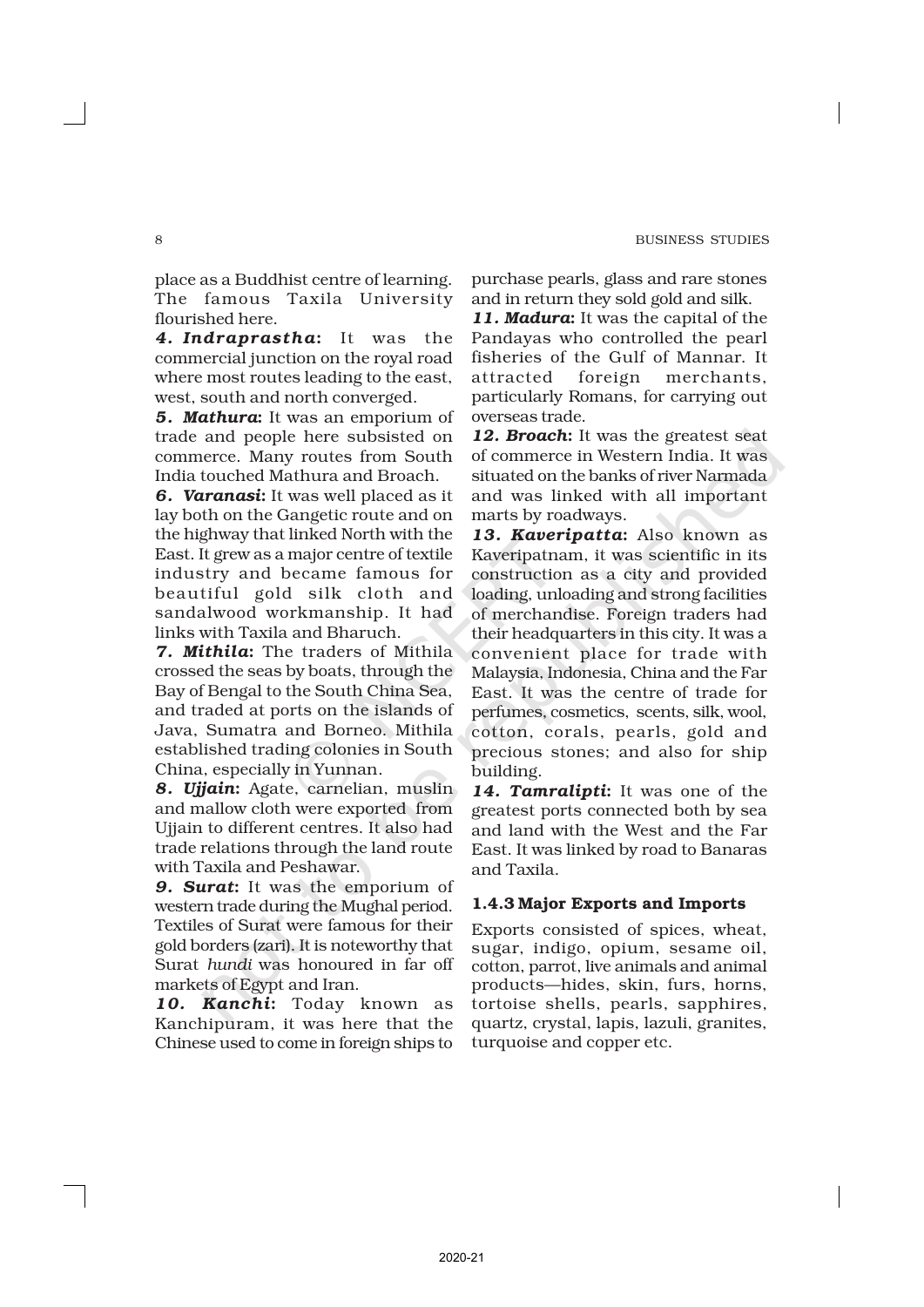Imports included horses, animal products, Chinese silk, flax and linen, wine, gold, silver, tin, copper, lead, rubies, coral, glass, amber, etc.

# 1.5 POSITION OF INDIAN SUBCONTINENT IN WORLD ECONOMY ( 1 AD UP TO 1991)

Between the 1st and the 7th centuries CE, India is estimated to have the largest economy of the ancient and medieval world, controlling about onethird and one-fourth of the world's wealth (timeline). The country was often referred to as '*Swaranbhumi*' and '*Swarndweep*' in the writings of many travellers, such as Megasthenes, Faxian (Fa Hien), Xuanzang (Huen Tsang), Al Beruni (11th century), Ibn Batuta (11th century), Frenchman Francois (17th century) and others. They repeatedly refer to the prosperity of the country.

The pre-colonial period in Indian history was an age of prosperity for

Indian economy and made the Europeans embark great voyage of discovery. Initially, they came to plunder but soon realised the rewards of trade in exchange of gold and silver. Despite the growing commercial sector, it is evident that the 18th century India was far behind Western Europe in technology, innovation and ideas. With the increasing control of the East India Company causing lack of freedom and no occurrence of agricultural and scientific revolution, limited reach of education to the masses, population growth and preference to machines over manual skills made India a country which was prosperous but with people who were poor.

The British empire began to take roots in India in the mid – 18th century. The East India Company used revenues generated by the provinces under its rule for purchasing Indian raw materials, spices and goods. Hence, the continuous inflow



*Source: Angus Maddison (2001 and 2003), The World Economy: A Millennial Perspective, OECD, Paris; Angus Maddison, The World Economy, Historical Statistics*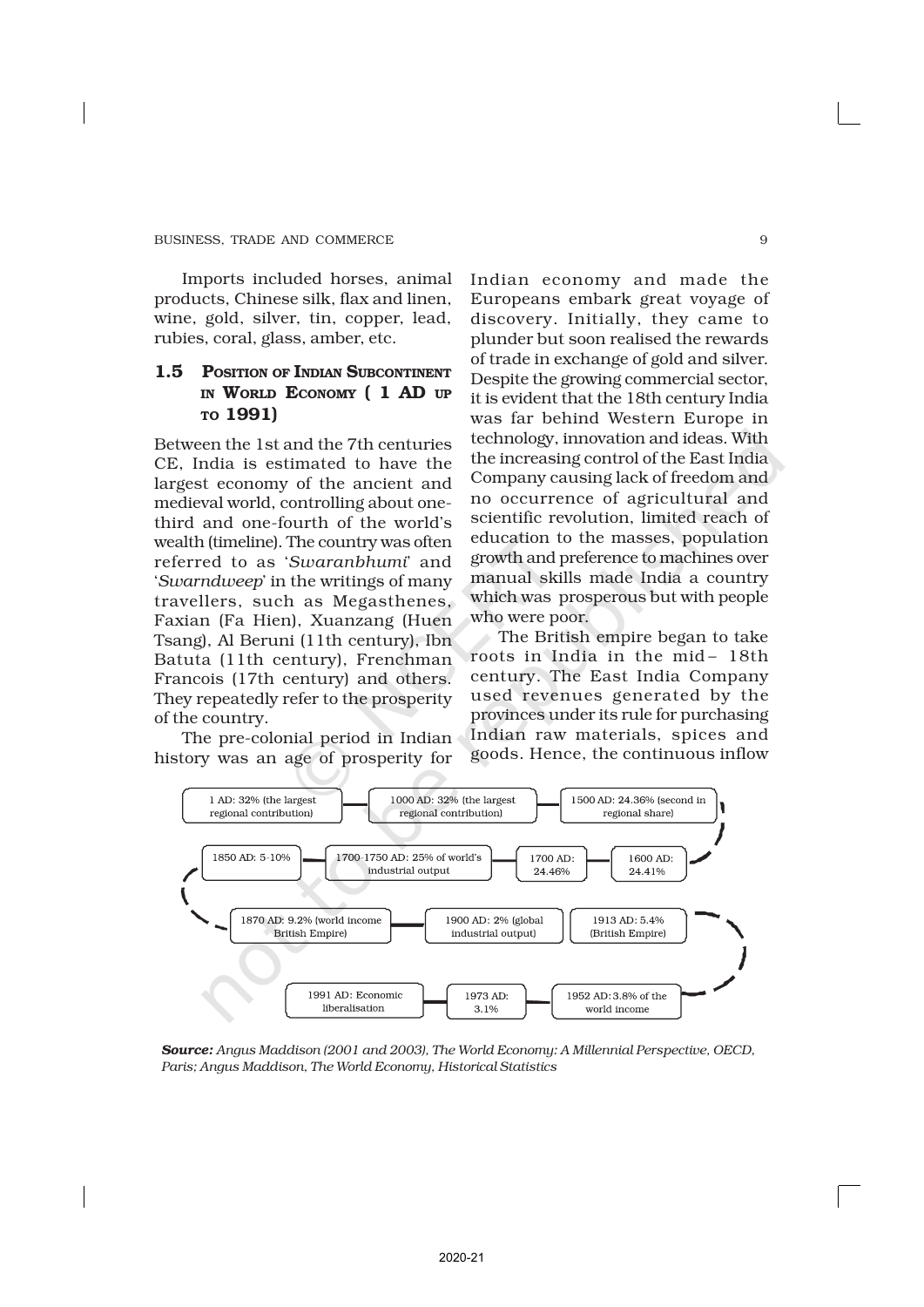of bullion that used to come on account of foreign trade stopped. This changed the condition of the Indian economy from being an exporter of processed goods to the exporter of raw materials and buyer of manufactured goods.

#### 1.5.1 India begins to Reindustrialise

After Independence, the process of rebuilding the economy started and India went for centralised planning. The First Five Year Plan was implemented in 1952. Due importance was given to the establishment of modern industries, modern technological and scientific institutes, space and nuclear programmes. Despite these efforts, the Indian economy could not develop at a rapid pace. Lack of capital formation, rise in population, huge expenditure on defence and inadequate

infrastructure were the major reasons. As a result, India relied heavily on borrowings from foreign sources and finally, agreed to economic liberalisation in 1991.

The Indian economy is one of the fastest growing economies in the world today and a preferred FDI destination. Rising incomes, savings, investment opportunities, increased domestic consumption and younger population ensures growth for decades to come. The high growth sectors have been identified, which are likely to grow at a rapid pace world over and the recent initiatives of the Government of India such as 'Make in India', Skill India', 'Digital India' and roll out of the Foreign Trade Policy (FTP 2015-20) is expected to help the economy in terms of exports and imports and trade balance.

Indian entrepreneurs began to set up their own modern textile mills after 1850 and, gradually, began to recapture the domestic market. In 1896, Indian mills supplied 8% of the total cloth consumed in India, 20% in 1913, 62% in 1936 and 76% in 1945. Thus, during 1913-1938 India's manufacturing output grew 5.6% during per year, which was above the world average of 3.3%. The British government, finally, provided tariff protection from 1920s, which helped industrialists to expand and diversify.

By the time of Independence in 1947, Indian entrepreneurs were strong enough and in a position to buy the businesses of departing British. Industry's share in India's GDP had doubled from 3.18% in 1913 to 7.5% in 1947 and the share of manufacturers in exports rose from 22.4% to 30% for the years 1913 and 1947, respectively.

*Source: B.R. Tomlison, The Economy of Modern India 1870-1970, The New Cambridge History of India, Volume 3.3. Cambridge University Press, 1996.*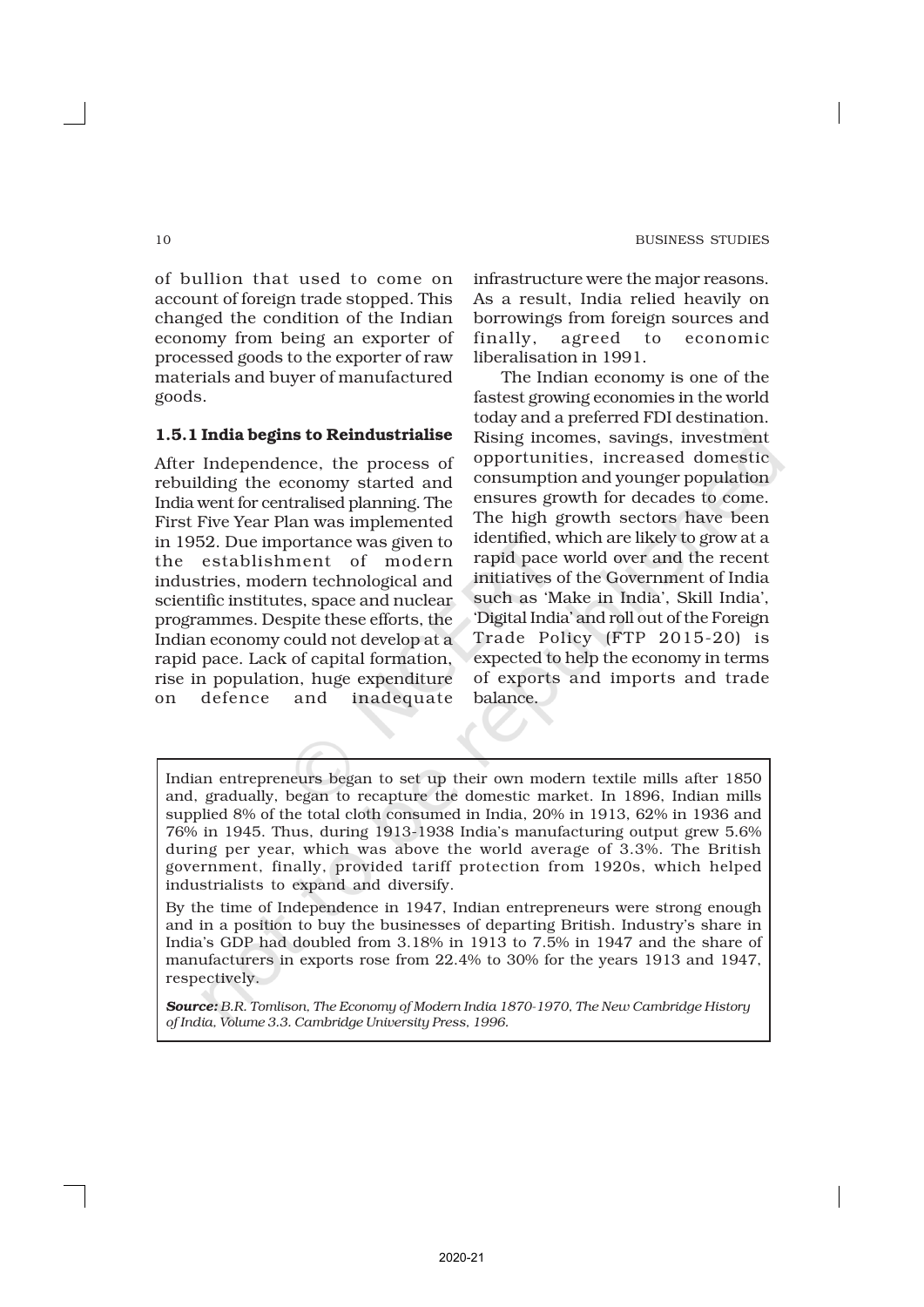BUSINESS, TRADE AND COMMERCE 11 and 11

# SECTION II

#### NATURE AND CONCEPT OF BUSINESS

#### 1.6 CONCEPT OF BUSINESS

The term business is derived from the word 'busy'. Thus, business means being busy. However, in a specific sense, business refers to an occupation in which people regularly engage in activities related to purchase, production and/or sale of goods and services with a view to earning profits. The activity may consist of production or purchase of goods for sale, or exchange of goods or supply of services to satisfy the needs of other people.

are those by which we can earn our livelihood, whereas, non-economic activities are performed out of love, sympathy, sentiment, patriotism, etc. For example, a worker working in a factory, a doctor operating in his clinic, a manager working in an office and a teacher teaching in a school are doing so to earn their livelihoods and are, therefore, engaged in an economic activity. On the other hand, a housewife cooking food for her family, or a boy helping an old man cross the road are performing non-economic activities since they are doing so out of love or sympathy. Economic activities may be further divided into three categories, namely business, profession and employment. Business



In every society, people undertake various activities to satisfy their needs. These activities may be broadly classified into two groups — economic and non-economic. Economic activities

may be defined as an economic activity involving the production and sale of goods and services undertaken with a motive of earning profit by satisfying human needs in society.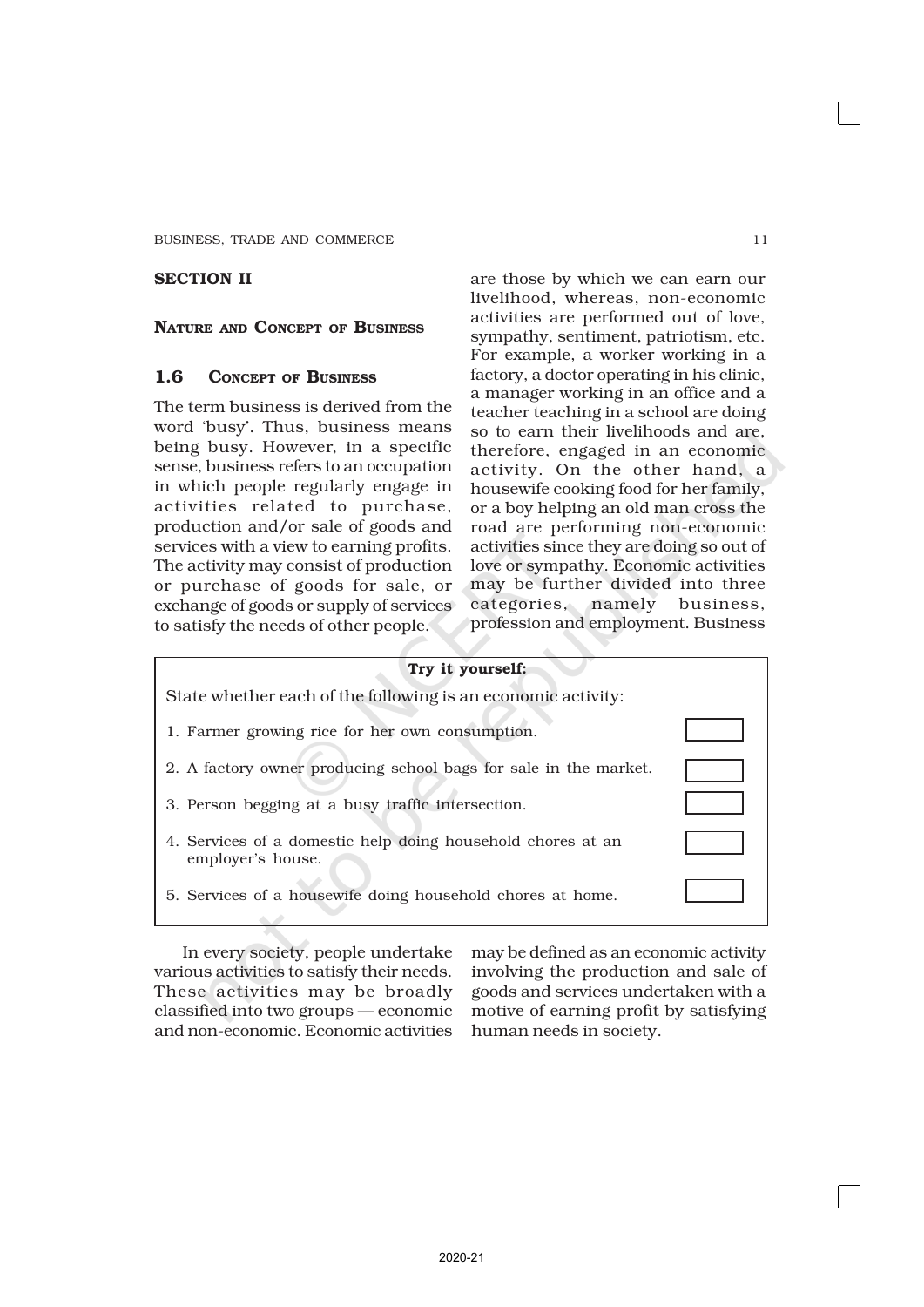#### 12 BUSINESS STUDIES

# 1.6.1 Characteristics of Business Activities

In order to appreciate how business activity is different from other activities in society, the nature of business or its fundamental character must be explained in terms of its distinguishing characteristics, which are as follows:

- (i) An economic activity: Business is considered to be an economic activity because it is undertaken with the objective of earning money or livelihood and not out of love, affection, sympathy or any other emotion. It may be mentioned here that this activity can be undertaken either on small and individual level, e.g. (purchase and sale by a shopkeeper) or on large scale in a more formal and organised level (purchase and sale by a cooperative society or company).
- (ii) Production or procurement of goods and services: Before goods are offered to people for consumption, these must be either produced or procured by business enterprises. Thus, every business enterprise either manufactures the goods it deals in or acquires them from producers, to be further sold to consumers or users. Goods may consist of consumable items of daily use, such as sugar, ghee, pen, notebook, etc., or capital goods, like machinery, furniture, etc., Services may include facilities offered to consumers, business firms and organisations in the form of transportation, banking, electricity, etc.
- (iii) Sale or exchange of goods and services: Directly or indirectly, business involves transfer or exchange of goods and services for value. If goods are produced not for the purpose of sale but for personal consumption, it cannot be called a business activity. Cooking food at home for the family is not business, but cooking food and selling it to others in a restaurant is business. Thus, one essential characteristic of business is that there should be sale or exchange of goods or services between the seller and the buyer.
- (iv) Dealings in goods and services on a regular basis: Business involves dealings in goods or services on a regular basis. One single transaction of sale or purchase, therefore, does not constitute business. Thus, for example, if a person sells his/her domestic radio set even at a profit, it will not be considered a business activity. But if he/she sells radio sets regularly either through a shop or from his/her residence, it will be regarded as a business activity.
- (v) Profit earning: One of the main purpose of business is to earn income by way of profit. No business can survive for long without profit. That is why, businessmen make all possible efforts to maximise profits, by increasing the volume of sales or reducing costs.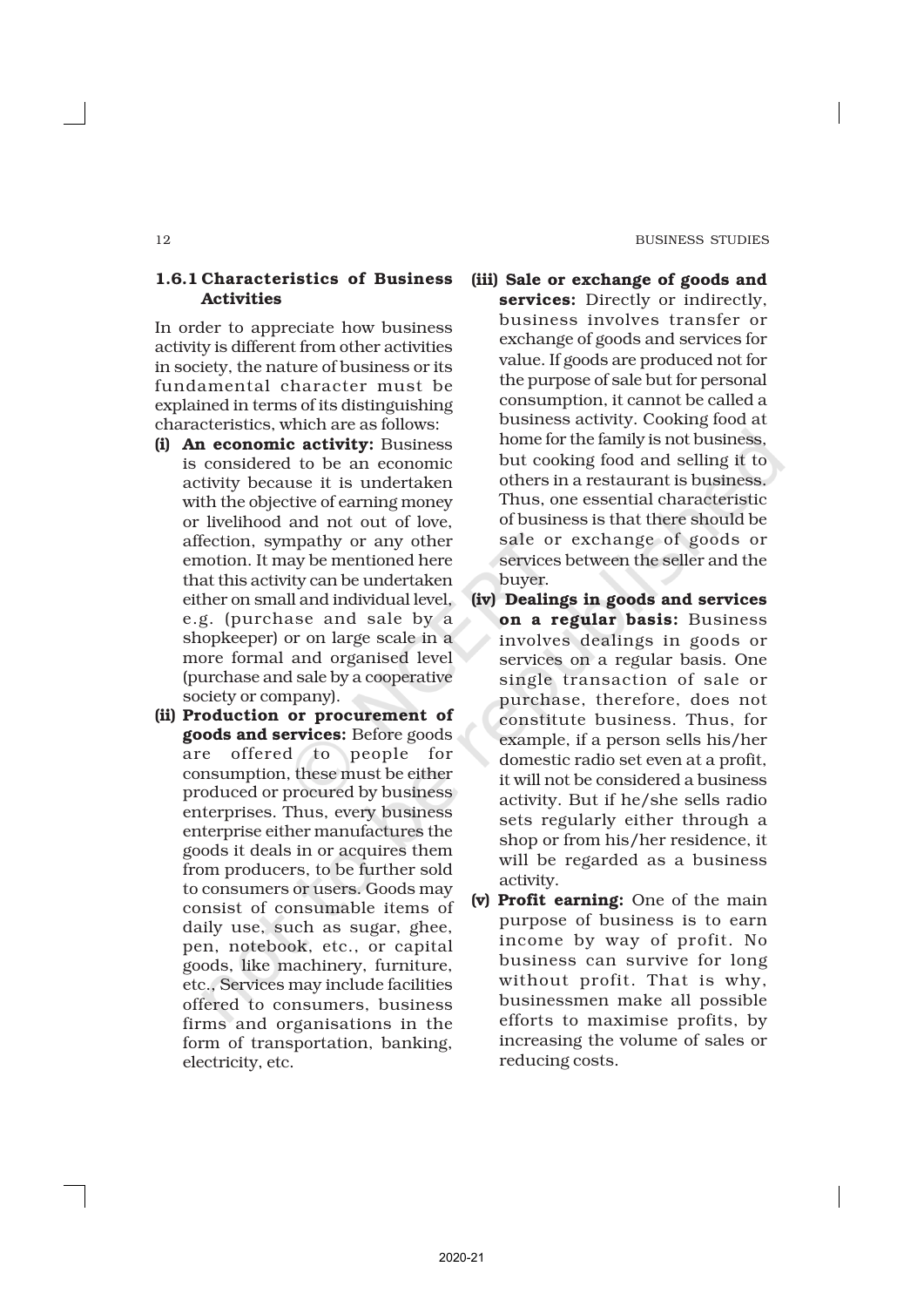- (vi) Uncertainty of return: Uncertainty of return refers to the lack of knowledge relating to the amount of money that the business is going to earn in a given period. Every business invests money (capital) to run its activities with the objective of earning profit. But it is not certain as to what amount of profit will be earned. Also, there is always a possibility of losses being incurred, dispite the best efforts put into the business.
- (vii) Element of risk: Risk is the uncertainty associated with an exposure to loss. It is caused by some unfavourable or undesirable

#### 1.6.2 Comparison of Business, Profession and Employment

As has been mentioned earlier, economic activities may be divided into three major categories viz., Business, Profession and Employment. The difference between these three terms is given in the following table.

# 1.7 CLASSIFICATION OF BUSINESS **ACTIVITIES**

Various business activities may be classified into two broad categories industry and commerce. Industry is concerned with the production or

# Business Functions at Enterprise Level

Business includes a wide variety of functions performed by different kinds of organisations called business enterprises or firms. Financing, production, marketing and human resource management are the four major functions which are performed by business enterprises. Financing is concerned with mobilising and utilising funds for running a business enterprise. Production involves the conversion of raw materials into finished products or generation of services. Marketing refers to all those activities which facilitate exchange of goods and services from producers to the people who need them at a place they want, at a time they require and at a price they are prepared to pay. Human resource management aims at ensuring the availability of working people who have necessary skills to perform various tasks in enterprises.

event. Risks are related with factors, like changes in consumer taste and fashion, changes in method of production, strike or lockout at workplace, increased competition in market, fire, theft, accidents, natural calamities, etc. No business can altogether do away with risks.

processing of goods and materials. Commerce includes all those activities, which are necessary for facilitating the exchange of goods and services. On the basis of these two categories, we may classify business firms into industrial and commercial enterprises. Let us examine in detail the activities relating to business.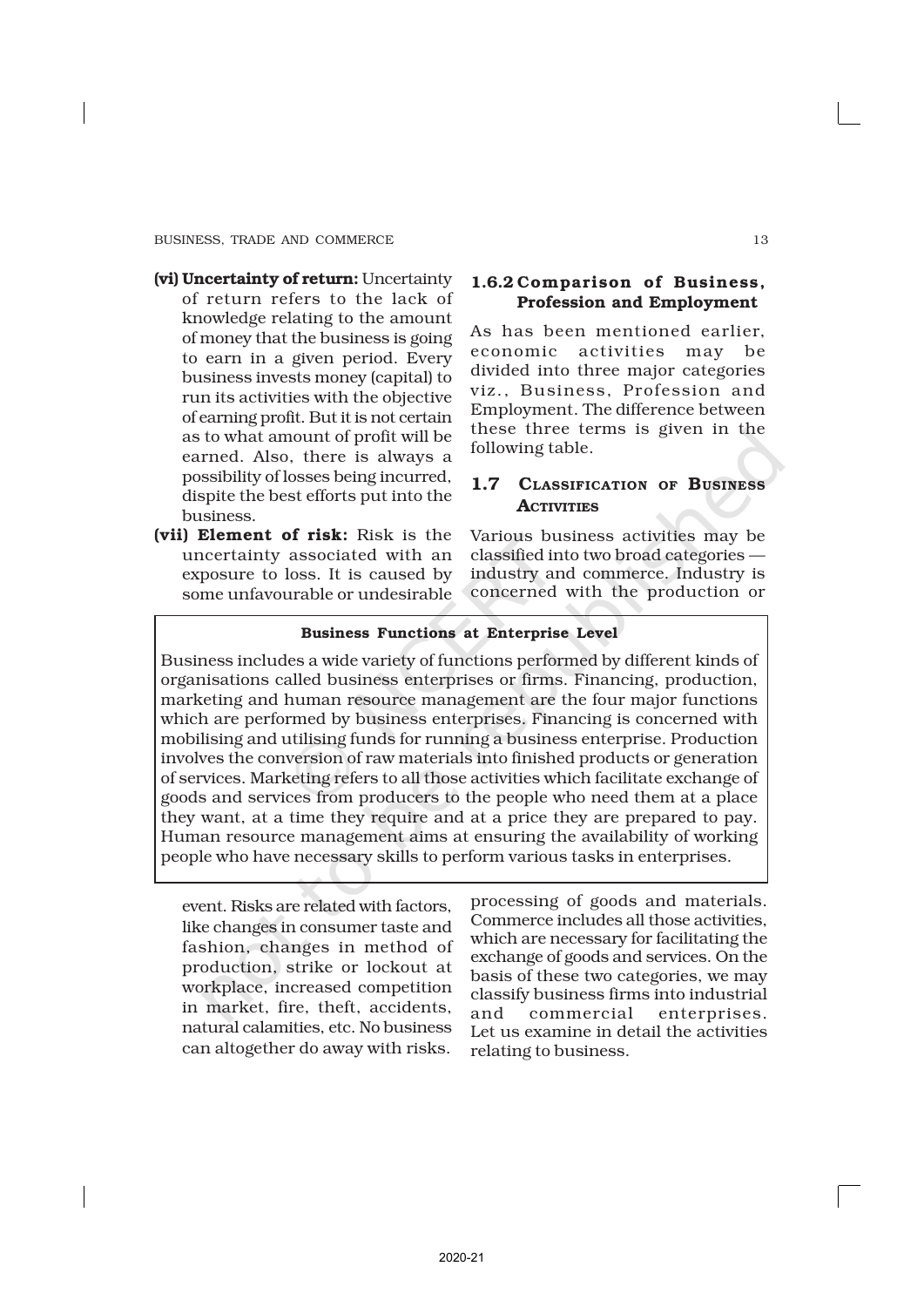#### 14 BUSINESS STUDIES

 $\overline{\phantom{a}}$ 

| <b>Basic</b>                      | <b>Business</b>                                                                | Profession                                                                                                               | Employment                                                                  |
|-----------------------------------|--------------------------------------------------------------------------------|--------------------------------------------------------------------------------------------------------------------------|-----------------------------------------------------------------------------|
| 1. Mode of<br>establishment       | Entrepreneur's<br>decision and other<br>legal formalities, if<br>necessary     | Membership of a<br>professional body<br>and certificate of<br>practice                                                   | Appointment<br>letter and service<br>agreement                              |
| 2. Nature of<br>work              | Provision of goods<br>and services to the<br>public                            | Performing work<br>as per service<br>contract or rules<br>of service                                                     |                                                                             |
| 3. Qualification                  | No minimum<br>qualification is<br>necessary                                    | Qualifications,<br>expertise and<br>training in specific<br>field as prescribed<br>by the professional<br>body is a must | <b>Qualification</b> and<br>training as<br>prescribed by the<br>employer    |
| 4. Reward or<br>return            | Profit earned                                                                  | Professional fee                                                                                                         | Salary or wages                                                             |
| 5. Capital<br>investment          | Capital investment<br>required as per size<br>and nature of<br><b>business</b> | Limited capital<br>needed for<br>establishment                                                                           | No capital<br>required                                                      |
| 6. Risk                           | Profits are uncertain<br>and irregular; risk is<br>present                     | Fee is generally<br>regular and<br>certain; some risk                                                                    | Fixed and regular<br>pay; no or little<br>risk                              |
| 7. Transfer of<br><i>interest</i> | Transfer possible<br>with some formalities                                     | Not possible                                                                                                             | Not possible                                                                |
| 8. Code of<br>conduct             | No code of conduct is<br>prescribed                                            | Professional code<br>of conduct is to be<br>followed                                                                     | Norms of<br>behaviour laid<br>down by the<br>employer are to<br>be followed |
| 9. Example                        | Shop, factory                                                                  | Legal, medical<br>profession,<br>chartered<br>accountancy                                                                | Jobs in banks,<br>insurance<br>companies,<br>government<br>departments      |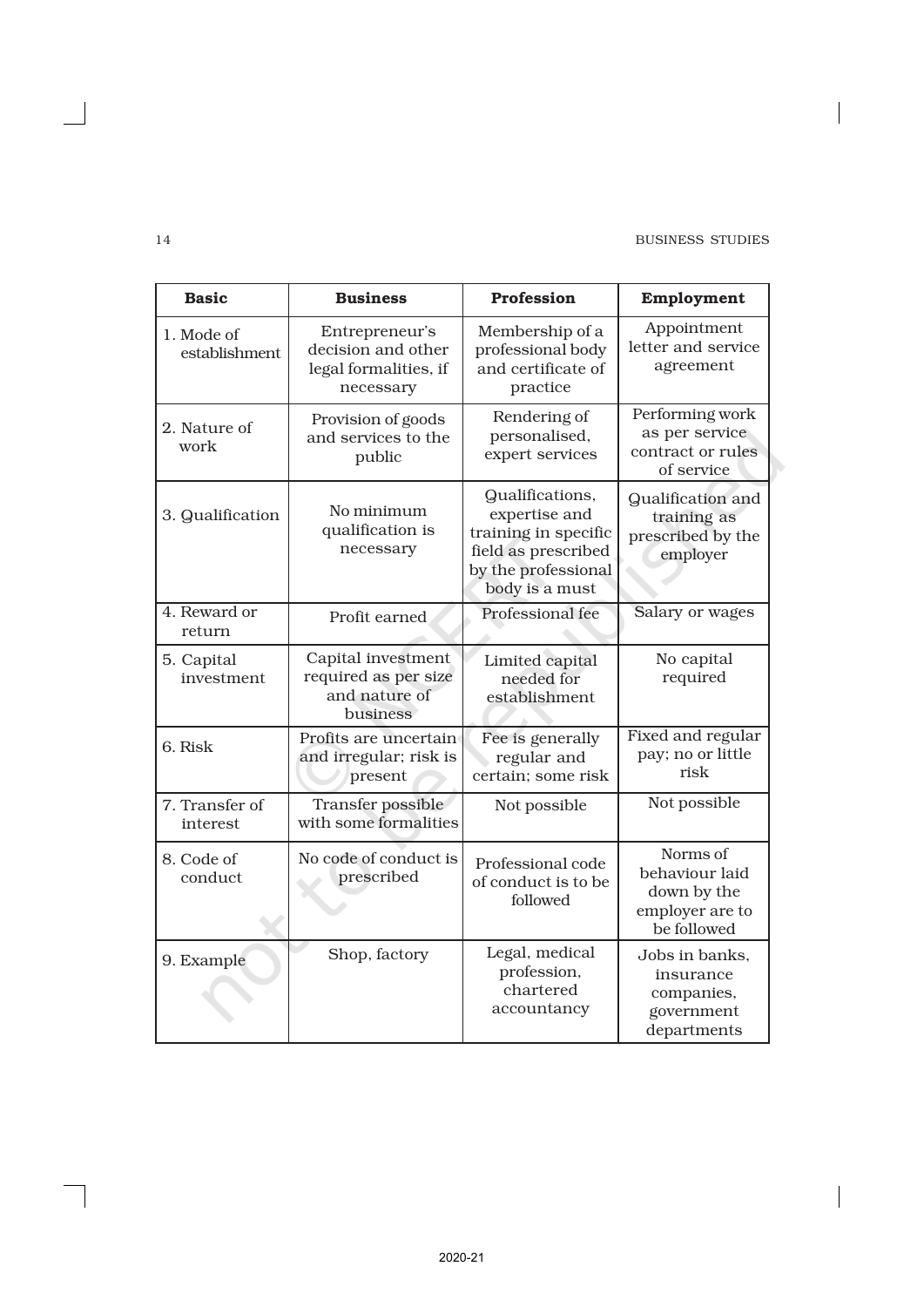# 1.7.1 Industry

Industry refers to economic activities, which are connected with conversion of resources into useful goods. Generally, the term industry is used for activities in which mechanical appliances and technical skills are involved. These include activities relating to producing or processing of goods, as well as, breeding and raising of animals. The term industry is also used to mean groups of firms producing similar or related goods. For example, cotton textile industry refers to all manufacturing units producing textile goods from cotton. Similarly, electronic industry would include all firms producing electronic goods, and so on. Further, in common parlance, certain services, like banking and insurance, are also referred to as industry, say banking industry, insurance industry, etc. Industries may be divided into three broad categories namely primary, secondary and tertiary.

- (i) Primary industries: These include all those activities which are concerned with the extraction and production of natural resources and reproduction and development of living organisms, plants, etc. These are divided as follows.
- (a) Extractive industries: These industries extract or draw products from natural sources. Extractive industries supply some basic raw materials that are mostly products of geographical or natural environment. Products of these

industries are usually transformed into many other useful goods by manufacturing industries. Important extractive industries include farming, mining, lumbering, hunting and fishing operations.

- (b) Genetic industries: These industries are engaged in breeding plants and animals for their use in further reproduction. Seeds and nursery companies are typical examples of genetic industries. In additional, activities of cattle breeding farms, poultry farms, and fish hatchery come under genetic industries.
- (ii) Secondary industries: These are concerned with using materials, which have already been extracted at the primary state. These industries process such materials to produce goods for final consumption or for further processing by other industrial units. For example, mining of iron ore is a primary industry, but manufacturing of steel by way of further processing of raw irons is a secondary industry. Secondary industries may be further divided as follows:

#### (a) Manufacturing industries:

These industries are engaged in producing goods through processing of raw materials and, thus, creating form utilities. They bring out diverse finished products, that we consume, or use through the conversion of raw materials or partly finished materials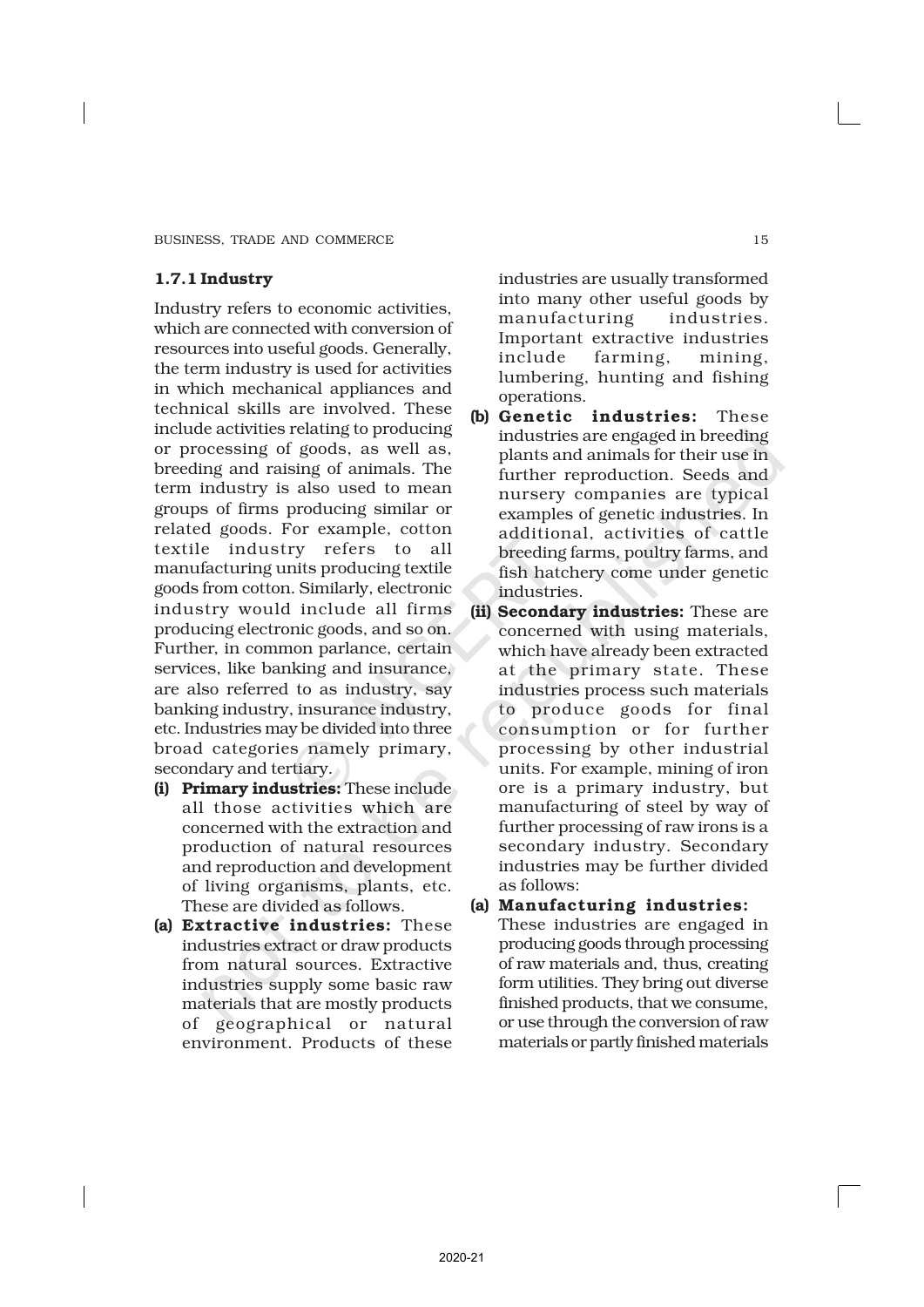#### 16 BUSINESS STUDIES

in their manufacturing operations. Manufacturing industries may be further divided into four categories on the basis of method of operation for production.

- *Analytical industry* which analyses and separates different elements from the same materials, as in the case of oil refinery.
- *Synthetical industry* which combines various ingredients into a new product, as in the case of cement.
- *Processing industry* which involves successive stages for manfucturing finished products, as in the case of sugar and paper.
- *Assembling industry* which assembles different component parts to make a new product, as in the case of television, car, computer, etc.
- (b) Construction industries: These industries are involved in the construction of buildings, dams, bridges, roads as well as tunnels and canals. Engineering and architectural skills are an important part in construction industries.
- (iii) Tertiary industries: These are concerned with providing support services to primary and secondary industries as well as activities relating to trade. These industries provide service facilities. As business activities, these may be considered part of commerce because as auxiliaries to trade these activities assist trade. Included in this category are transport, banking, insurance, warehousing, communication, packaging and advertising.

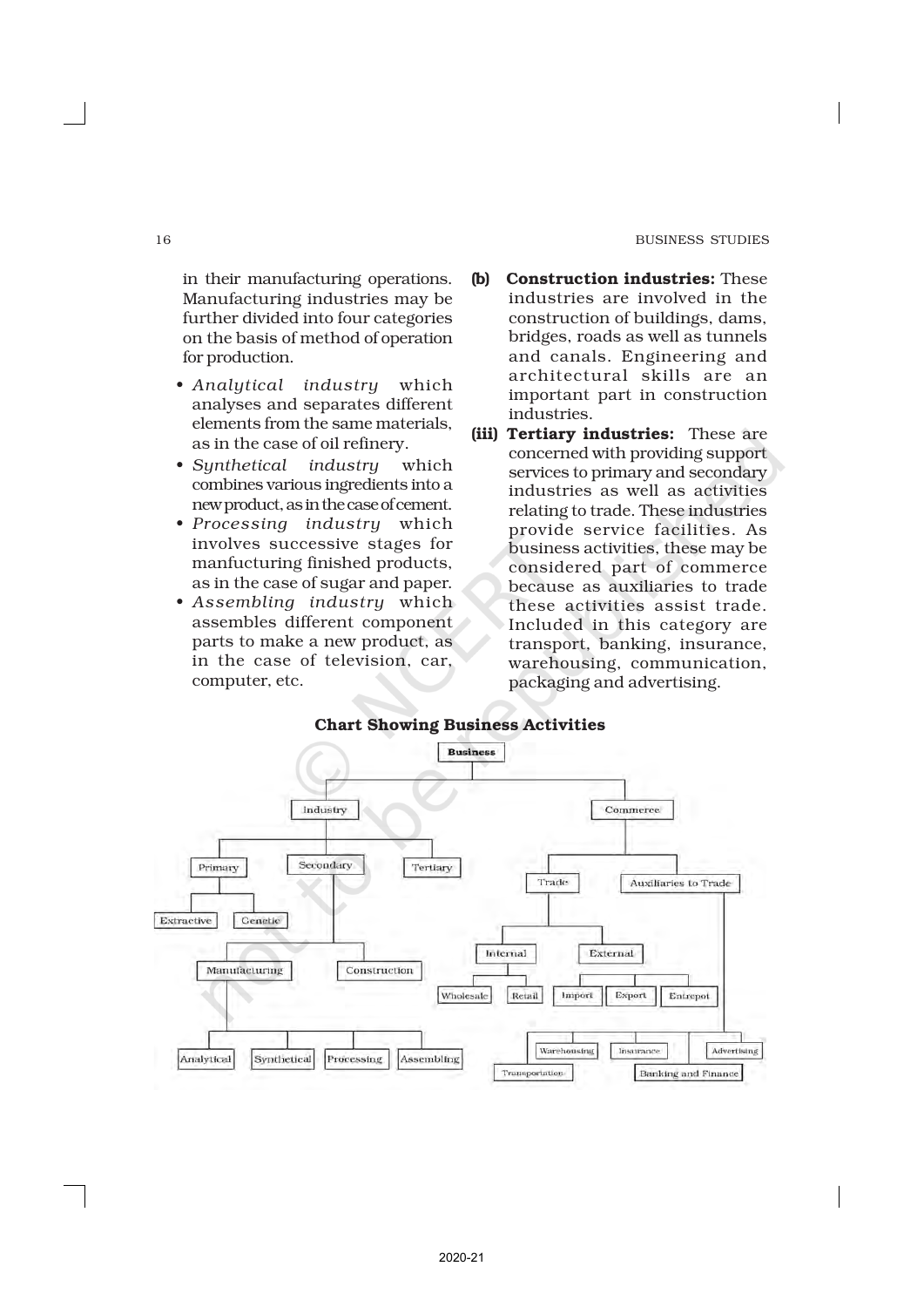#### 1.7.2 Commerce

Commerce includes two types of activities, viz., (i) trade and (ii) auxiliaries to trade. Buying and selling of goods is termed as trade. But there are a lot of activities that are required to facilitate the purchase and sale of goods. These are called services or auxiliaries to trade and include transport, banking, insurance, communication, advertisement, packaging and warehousing. Commerce, therefore, includes both, buying and selling of goods i.e., trade, as well as, auxiliaries, such as transport, banking, etc.

Commerce provides the necessary link between producers and consumers. It embraces all those activities, which are necessary for maintaining a free flow of goods and services. Thus, all activities involving the removal of hindrances in the process of exchange are included in commerce. The hindrances may be in respect of persons, place, time, risk, finance, etc. The hindrance of persons

is removed by trade, thereby, making goods available to consumers from the possession or ownership producers. Transport removes the hindrances of place by moving goods from the place of production to the markets for sale. Storage and warehousing activities remove the hindrance of time by facilitating holding of stocks of goods to be sold as and when required. Goods held in stock, as well as, goods in course of transport are subject to a risk of loss or damage due to theft, fire, accidents, etc. Protection against these risks is provided by insurance of goods. Capital required to undertake the above activities is provided by banking and financing institutions. Advertising makes it possible for producers and traders to inform consumers about the goods and services available in the market. Hence, commerce is said to consist of activities of removing the hindrances of persons, place, time, risk, finance and information in the process of exchange of goods and services.

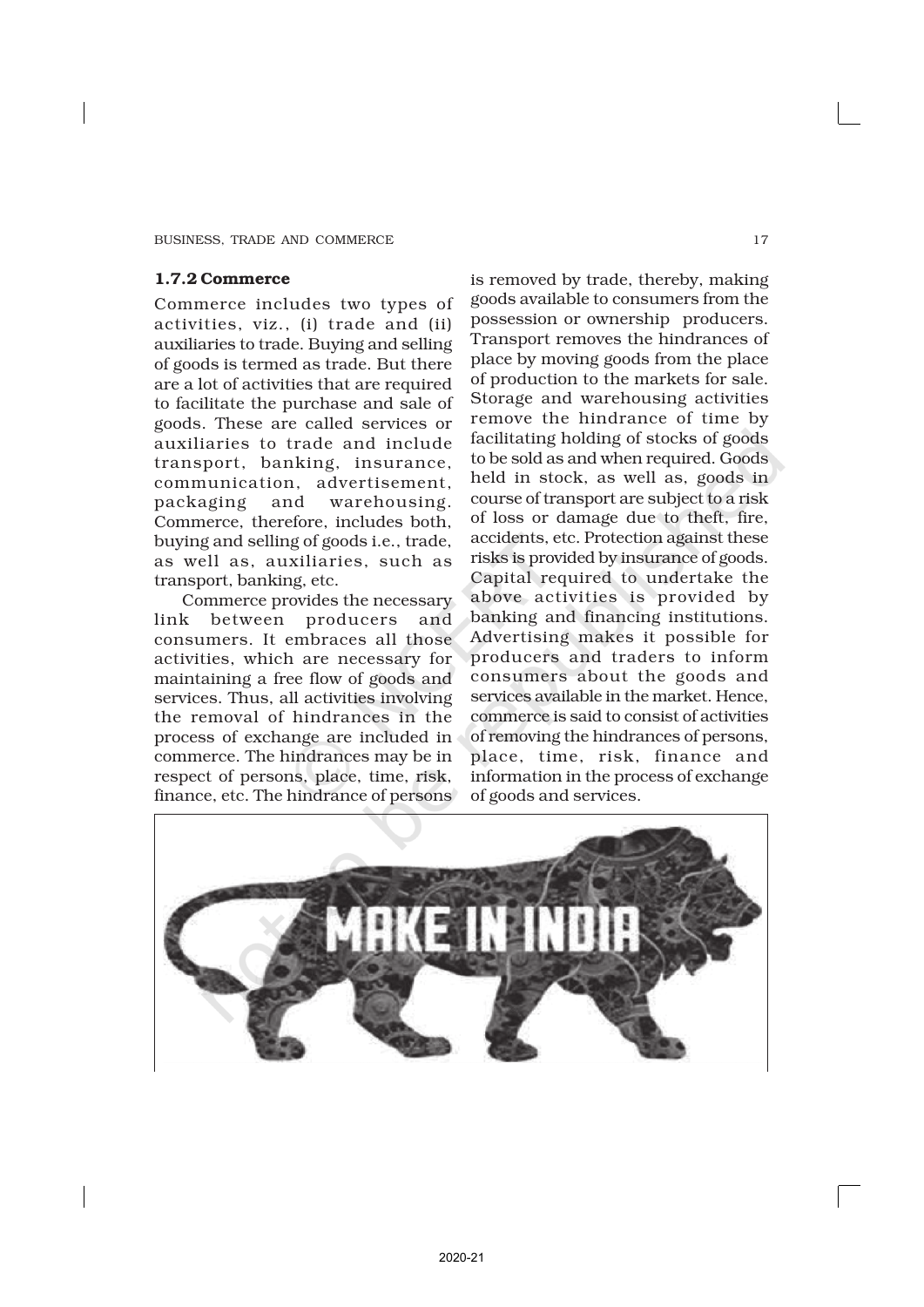#### 18 BUSINESS STUDIES

'Make in India' is an initiative launched by the Government of India on 25 September 2014, to encourage national, as well as multinational companies to manufacture their products in India. The major objectives behind the 'Make in India' initiative are job creation and skill enhancement in 25 sectors of the economy, which are as follows.

Trade may be classified into two broad categories – internal and external. Internal, domestic or home trade is concerned with the buying and selling of goods and services within the geographical boundaries of a country. This may further be divided into wholesale and retail trade. When goods are purchased and sold in comparatively smaller quantities, for final consumption it is

| 4.<br>7.<br>13.<br>22.<br>25. | Automobile<br>Biotechnology<br>Defence<br>Manufacturing<br>10. Food Processing<br>Media and<br>Entertainment<br>16. Pharmaceuticals<br>19. Renewable Energy<br>Textiles and<br>Garments<br>Wellness | 2.<br>5.<br>8. | Automobile Components<br>Chemicals<br>Electrical Machinery<br>11. Information Technology<br>and Business Process<br>Management<br>14. Mining<br>17. Port and Shipping<br>20. Roads and Highways<br>23. Thermal power | 3.<br>6.<br>9.<br>12.<br>21. | Aviation<br>Construction<br>Electronic Systems<br>Leather<br>15. Oil and Gas<br>18. Railways<br>Space and<br>Astronomy<br>24. Tourism and<br>Hospitality |
|-------------------------------|-----------------------------------------------------------------------------------------------------------------------------------------------------------------------------------------------------|----------------|----------------------------------------------------------------------------------------------------------------------------------------------------------------------------------------------------------------------|------------------------------|----------------------------------------------------------------------------------------------------------------------------------------------------------|
|-------------------------------|-----------------------------------------------------------------------------------------------------------------------------------------------------------------------------------------------------|----------------|----------------------------------------------------------------------------------------------------------------------------------------------------------------------------------------------------------------------|------------------------------|----------------------------------------------------------------------------------------------------------------------------------------------------------|

# 1.7.3 Trade

Trade is an essential part of commerce. It refers to sale, transfer or exchange of goods. It helps in making the goods produced available to the consumers or users. These days goods are produced on a large scale and it is difficult for producers to themselves reach out to individual buyers for selling their products. Businessmen are engaged in trading activities to make the goods available to consumers in different markets. In the absence of trade, it would not be possible to undertake production activities on a large scale.

referred to as retail trade. External or foreign trade consists of the exchange of goods and services between persons or organisations operating in two or more countries. If goods are purchased from another country, it is called import trade. If they are sold to other countries, it is known as export trade. When goods are imported for export to other countries, it is known as entrepot trade.

# 1.7.4 Auxiliaries to Trade

Activities which are meant for assisting trade are known as auxiliaries to trade. These activities are generally referred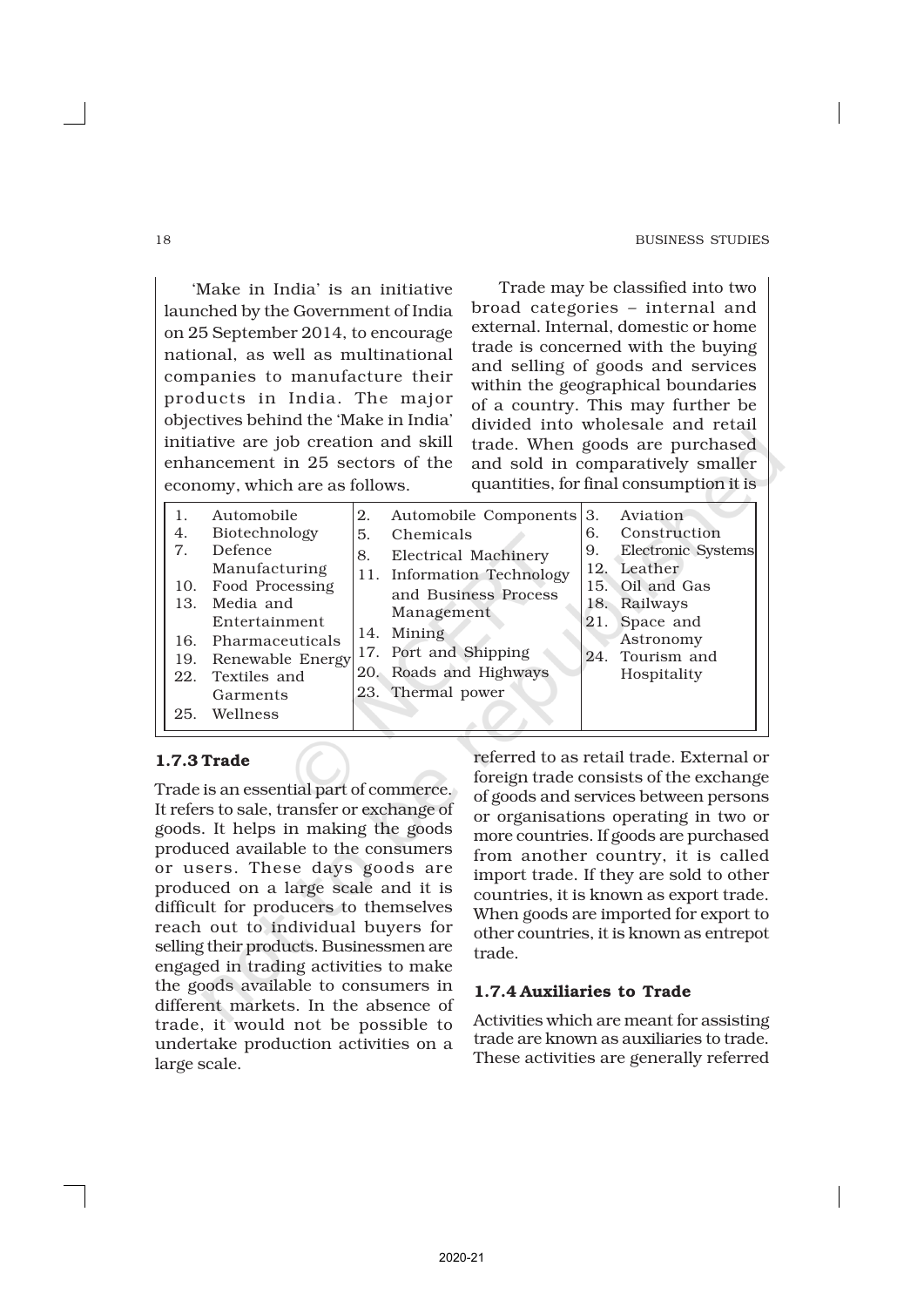to as services because these are in the nature of facilitating the activities relating to industry and trade. Transport, banking, insurance, warehousing, and advertising are regarded as auxiliaries to trade, i.e., activities playing a supportive role. In fact, these activities support not only trade, but also industry and, hence, the entire business activity. Auxiliaries are an integral part of commerce in particular and business activity in general. These activities help in removing various hindrances which arise in connection with the production and distribution of goods. Transport facilitates movement of goods from one place to another. Banking provides financial assistance to the manufacturer and trader. Insurance covers various kinds of business risks. Warehousing creates time utility by way of storage facilities. Advertising provides information to the consumers. In other words, these activities facilitate movement, storage, financing, risk coverage and sales promotion of goods. Auxiliaries to trade are briefly discussed below:

(i) Transport and Communication: Production of goods generally takes place in particular locations. For instance, tea is mainly produced in Assam; cotton in Gujarat and Maharashtra; jute in West Bengal and Odisha; sugar in U.P., Bihar and Maharashtra and so on. But these goods are required for consumption in different parts of the country. The obstacle of place is removed by transport through road, rail or coastal shipping. Transport facilitates movement of raw

material, to the place of production and the finished products from factories to the place of consumption. Along with transport facility, there is also a need for communication facilities so that producers, traders and consumers may exchange information with one another. Thus, postal services and telephone facilities may also be regarded as auxiliaries to business activities.

(ii) Banking and Finance: Business activities cannot be undertaken unless funds are available for acquiring assets, purchasing raw materials and meeting other expenses. Necessary funds can be obtained by businessmen from a bank. Thus, banking helps business activities to overcome the problem of finance. Commercial banks, generally lend money by providing overdraft and cash credit facilities, loans and advances. Banks also undertake collection of cheques, remittance of funds to different places, and discounting of bills on behalf of traders. In foreign trade, commercial banks help exporters in collecting money from importers. Commercial banks also help promoters of companies to raise capital from the public.

(iii) Insurance: Business involves various types of risks. Factory building, machinery, furniture, etc., must be protected against fire, theft and other risks. Material and goods help in stock or in transit are subject to the risk of loss or damage. Employees are also required to be protected against the risks of accident and occupational hazards. Insurance provides protection in all such cases.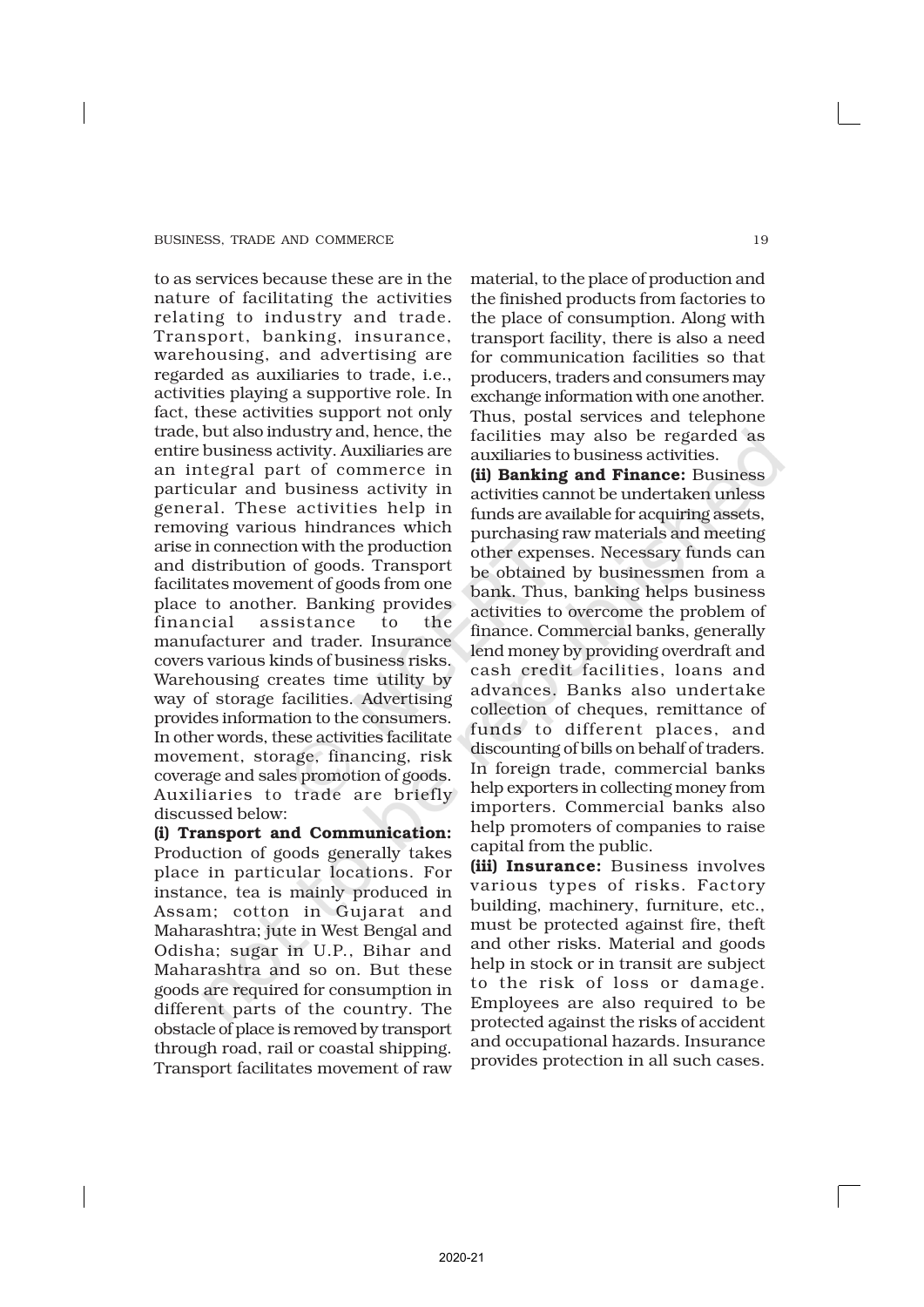On payment of a nominal premium, the amount of loss or damage and compensation for injury, if any, can be recovered from the insurance company. (iv) Warehousing: Usually, goods are not sold or consumed immediately after production. They are held in stock to make them available as and when required. Special arrangement must be made for the storage of goods to prevent loss or damage. Warehousing helps business firms to overcome the problem of storage and facilitates the availability of goods when needed. Prices are, thereby, maintained at a reasonable level through continuous supply of goods. (v) Advertising: Advertising is one of the most important methods of promoting the sale of products, particularly, consumer goods, like electronic and automobile goods, soaps, detergents, etc. Most of these goods are manufactured and supplied in the market by numerous firms — big or small. It is practically impossible for producers and traders to contact each and every customer. Thus, for promoting sales, information about the goods and services available, their features, price, etc., must reach potential buyers. Also, there is a need to persuade potential buyers about the uses, quality, prices, competitive information about the goods and services etc. Advertising helps in providing information about available goods and services and inducing customers to buy particular items.

#### 1.8 OBJECTIVES OF BUSINESS

An objective is the starting point of business. Every business is directed to

the achievement of certain objectives. Objectives refer to all that the business people want to get in return for what they do. It is generally believed that business activity is carried out only for profit. Business persons themselves proclaim that their primary objective is produce or distribute goods or services for profit. Every business is said to be an attempt on the part of business people to get more than what has been spent or invested, or in other words, to earn profit which is the excess of revenue over cost. However, it is being increasingly realised nowadays that business enterprises are part of the society and need to fulfill several objectives, including social responsibility, to survive and prosper in the long run. Profit is found to be a leading objective but not the only one.

Although earning profit cannot be the only objective of business, its importance cannot be ignored. Every business is an attempt to reap more than what has been invested, and profit is the excess of revenue over cost. Profit may be regarded as an essential objective of business for various reasons: (i) it is a source of income for business persons, (ii) it can be a source of finance for meeting expansion requirements of business, (iii) it indicates the efficient working of business, (iv) it can be taken as the society's approval of the utility of business, and (v) it builds the reputation of a business enterprise.

However, too much emphasis on profit to the exclusion of other objectives can be dangerous for good business.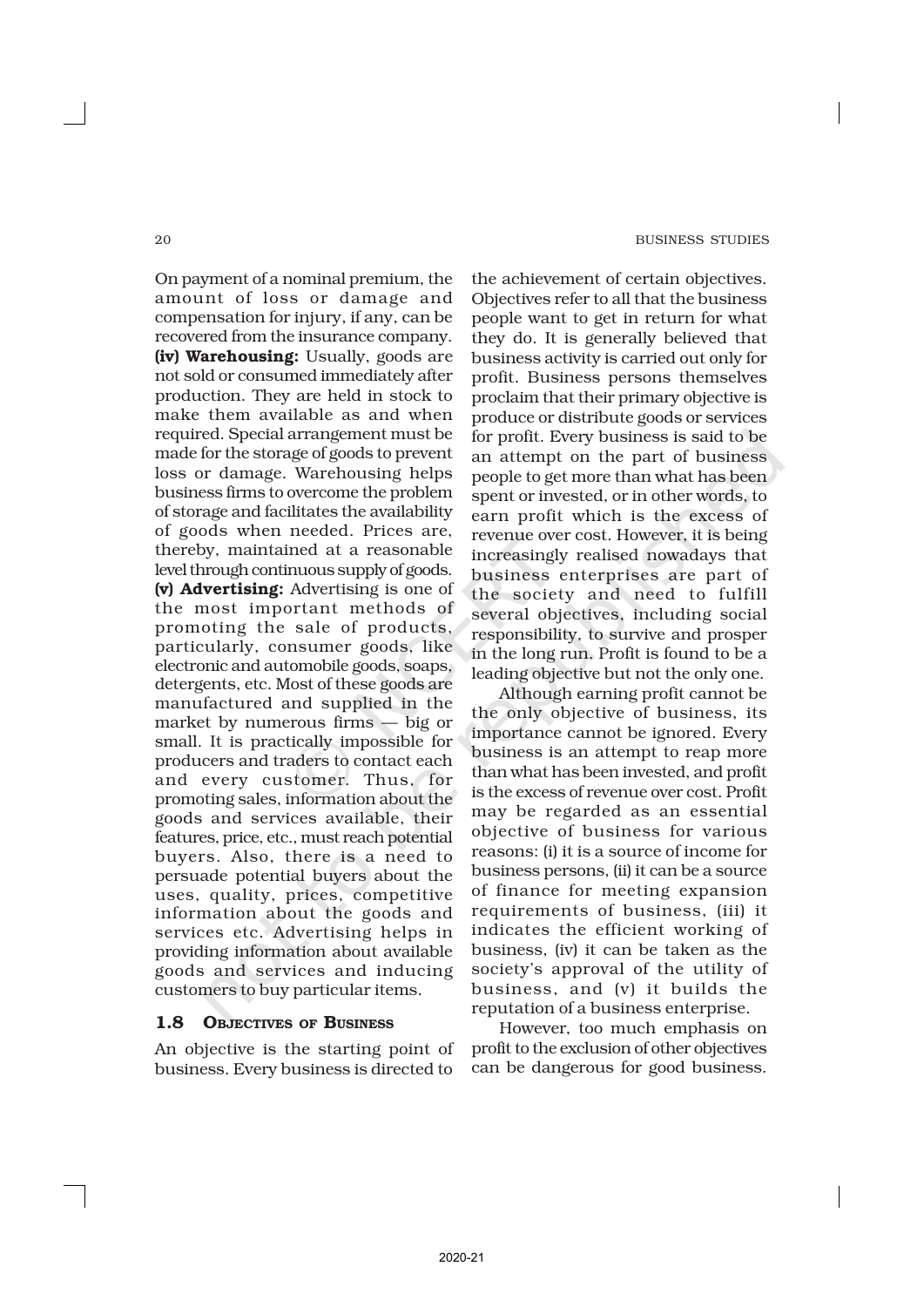Obsessed with profit, business managers may neglect all other responsibilities towards customers, employees, investors and society at large. They may even be inclined to exploit various sections of society to earn immediate profit. This may result in the non-cooperation or even opposition from the affected people against the malpractices of business enterprises. The enterprises might lose business and may be unable to earn profit. That is the reason why there is hardly any sizable business enterprise who only objective is maximisation of profit.

#### 1.9 Multiple Objectives of Business

Objectives are needed in every area that influences the survival and prosperity of business. Since a business has to balance a number of needs and goals, it requires multiple objectives. It cannot follow only one objective and expect to achieve excellence. Objectives have to be specific in every area and sphere of business. For example, sales targets have to be set, the amount of capital to be raised has to be estimated and the target number of units to be produced needs to be defined. The objectives define in concrete terms what the business is going to do. Objectives also enable the business to analyse their own performance and take steps as necessary to improve their performance in future.

Objectives are needed in every area where performance and results affect the survival and prosperity of business. Some of these areas are described as follows.

- (i) Market standing: Market standing refers to the position of an enterprise in relation to its competitors. A business enterprise must aim at standing on stronger footing in terms of offering competitive products to its customers and serving them to their satisfaction.
- (ii) Innovation: Innovation is the introduction of new ideas or methods in the way something is done or made. There are two kinds of innovation in every business i.e., (i) innovation in product or services; and (ii) innovation in various skills and activities needed to supply products and services. No business enterprise can flourish in a competitive world without innovation. Therefore, innovation becomes an important objective.
- (iii) Productivity: Productivity is ascertained by comparing the value of output with the value of inputs. It is used as a measure of efficiency. In order to ensure continuous survival and progress, every enterprise must aim at greater productivity through the best use of available resources.
- (iv) Physical and financial resources: Any business requires physical resources, like plants, machines, offices, etc., and financial resources, i.e., funds to be able to produce and supply goods and services to its customers. The business enterprise must aim at acquiring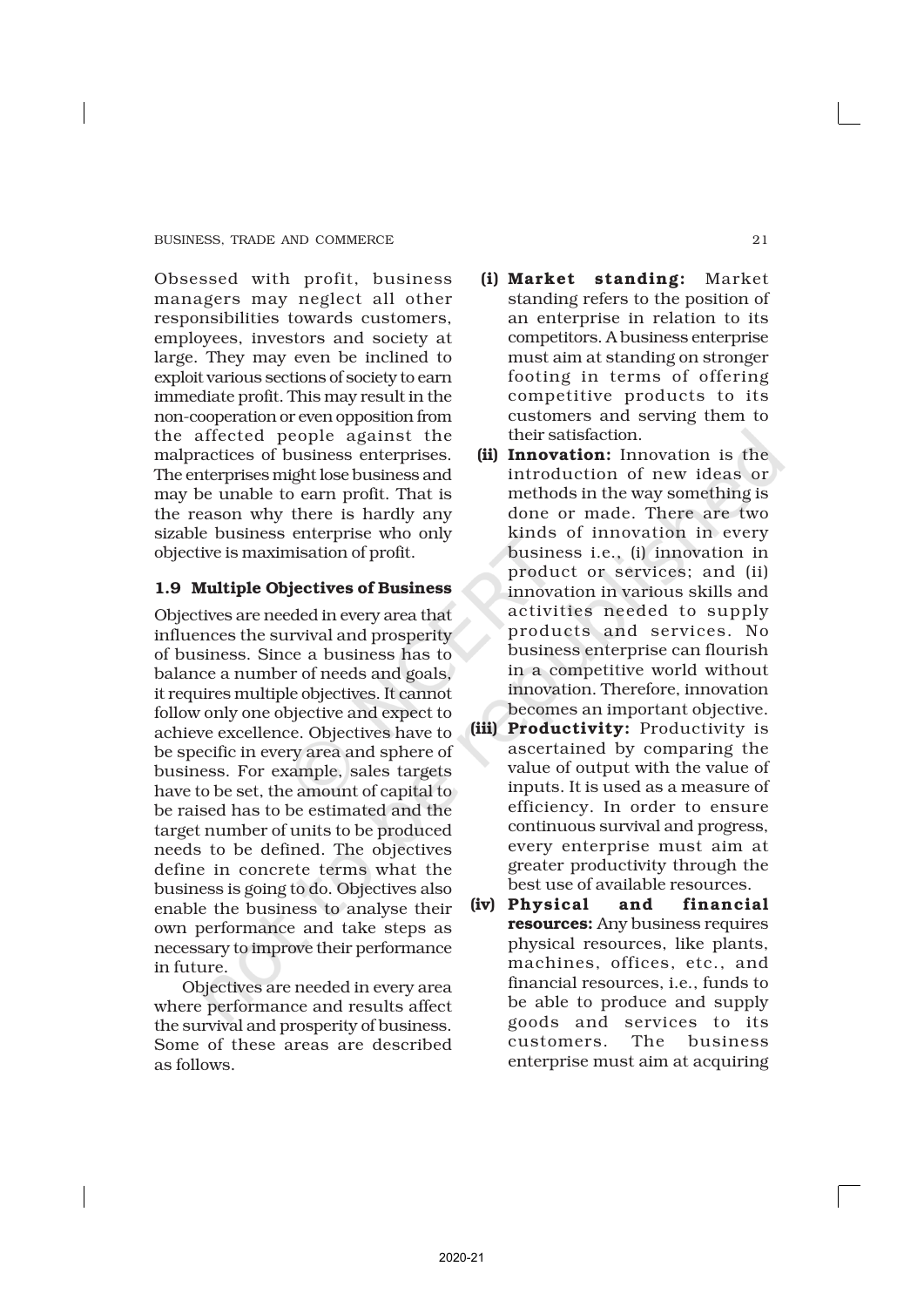these resources according to their requirements and use them efficiently.

- (v) Earning profits: One of the objectives of business is to earn profits on the capital employed. Profitability refers to profit in relation to capital investment. Every business must earn a reasonable profit which is so important for its survival and growth.
- (vi) Manager performance and development: Business enterprises need managers to conduct and coordinate business activity. Various programmes for motivating managers need to be implemented. Manager performance and development, therefore, is an important objective. The enterprises must actively work for this purpose.
- (vii) Worker performance and attitude: Workers' performance and attitudes determine their contribution towards productivity and profitability of any enterprise. Therefore, every enterprise must aim at improving its workers' performance. It should also try to ensure a positive attitude on the part of workers.
- (viii) Social responsibility: Social responsibility refers to the obligation of business firms to contribute resources for solving social problems and work in a socially desirable manner.

Thus, a business enterprise must have multiple objectives to satisfy different individuals and groups. This is essential for its own survival and prosperity.

#### 1.10 Business Risks

The term 'business risks' refers to the possibility of inadequate profits or even losses due to uncertainties or unexpected events. For example, demand for a particular product may decline due to change in tastes and preferences of consumers or due to increased competition from other producers. Lower demand results in long sales and profits. In another situation, the shortage of raw materials in the market may shoot up its price. The firm using these raw materials will have to pay more for buying them. As a result, cost of production may increase which, in turn, may reduce profits.

Business enterprises constantly face two types of risk : speculative and pure. Speculative risks involve both the possibility of gain, as well as, the possibility of loss. Speculative risks arise due to changes in market conditions, including fluctuations in demand and supply, changes in prices or changes in fashion and tastes of customers. Favourable market conditions are likely to result in gains, whereas, unfavourable ones may result in losses. Pure risks involve only the possibility of loss or no loss. The chance of fire, theft or strike are examples of pure risks. Their occurrence may result in loss, whereas, non-occurrence may explain absence of loss, instead of gain.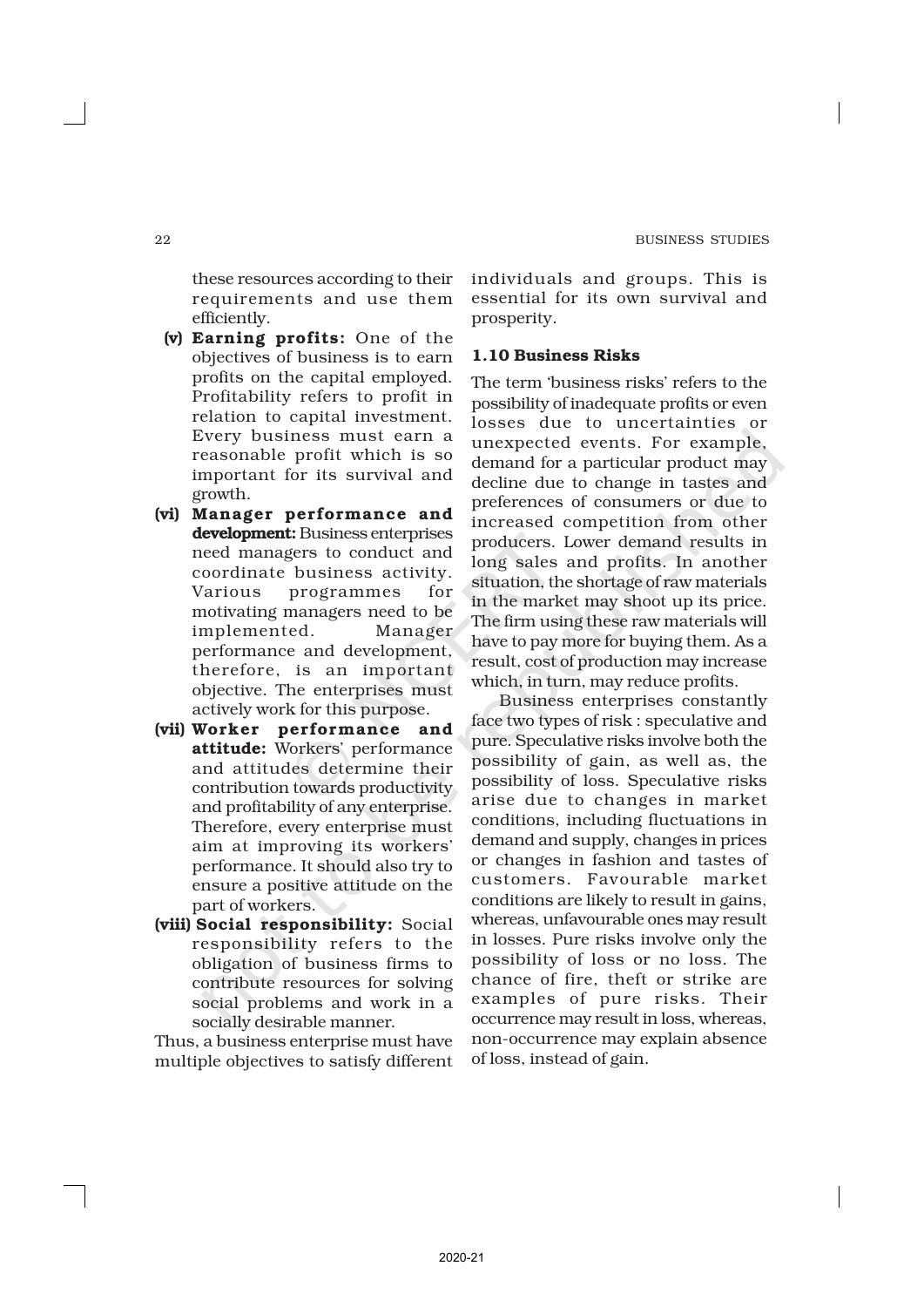#### 1.10.1 Nature of Business Risks

Nature of business risks can be understood in terms of their peculiar characteristics:

- (i) Business risks arise due to uncertainties: Uncertainty refers to the lack of knowledge about what is going to happen in future. Natural calamities, change in demand and prices, changes in government policies and prices, improvement in technology, etc., are some of the examples of uncertainty which create risks for business because the outcomes of these future events are not known.
- (ii) Risk is an essential part of every business: Every business has some risk. No business can avoid risk, although the amount of risk may vary from business to business. Risk can be minimised, but cannot be eliminated.
- (iii) Degree of risk depends mainly upon the nature and size of business: Nature of business (i.e., type of goods and services produced and sold) and size of business (i.e., volume of production and sale) are the main factors which determine the amount of risk in a business. For example, a business dealing in fashionable items has a high degree of risk. Similarly, a large-scale business generally has a higher risk than what a small scale has.
- (iv) Profit is the reward for risk taking: 'No risk, no gain' is an ageold principle which applies to all types of business. Greater the risk

involved in a business, higher is the chance of profit. An entrepreneur undertakes risks under the expectation of higher profit. Profit is thus the reward for risk taking.

#### 1.10.2Cause of Business Risks

Business risks arise due to a variety of causes, which are classified as follows:

- (i) Natural causes: Human beings have little control over natural calamities, like flood, earthquake, lightning, heavy rains, famine, etc. property and income in business.
- (ii) Human causes: Human causes include such unexpected events, like dishonesty, carelessness or negligence of employees, stoppage of work due to power failure, strikes, riots, management inefficiency, etc.
- (iii) Economic causes: These include uncertainties relating to demand for goods, competition, price, collection of dues from customers, change of technology or method of production, etc. Financial problems, like rise in interest rate for borrowing, levy of higher taxes, etc., also come under these type of causes as they result in higher unexpected cost of operation or business.
- (iv) Other causes: These are unforeseen events, like political disturbances, mechanical failures, such as the bursting of boiler, fluctuations in exchange rates, etc., which lead to the possibility of business risks.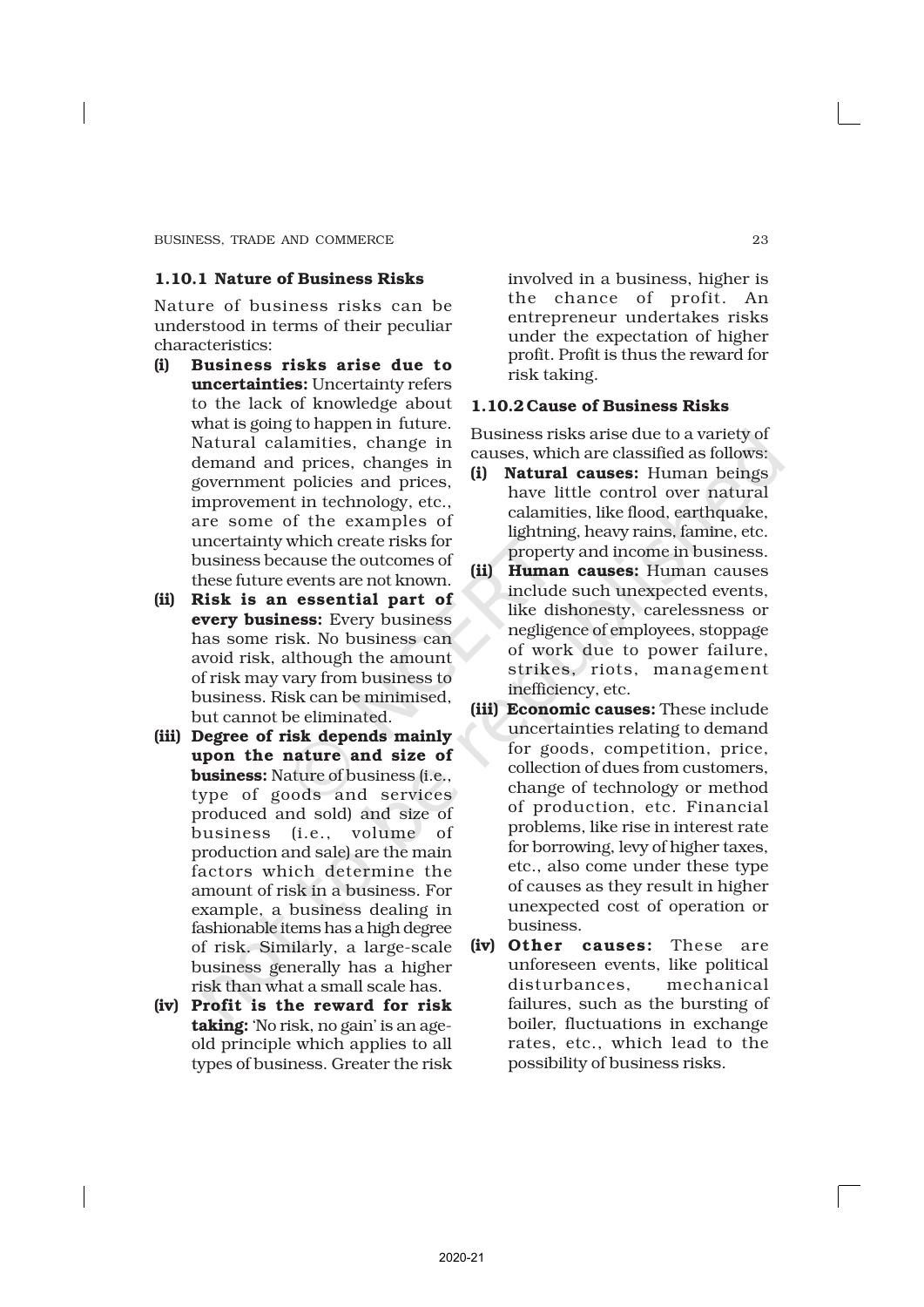# Methods of Dealing with Risks

Although no business enterprise can escape the presence of risk, there are many methods a business enterprise can use to deal with risk situations. For instance, the enterprise may (a) decide not to enter into too risky transaction: (b) take preventive measures, like firefighting devices, to reduce risk; (c) take insurance policy to transfer risk to insurance company; (d) assume risk by making provisions in the current earnings as is the case of provision for bad and doubtful debts; or (e) share risks with other enterprises as manufacturers and wholesalers may do by agreeing to share losses which may be caused by falling prices.

# 1.11 Starting a Business — Basic Factors

Starting a business enterprise is similar to any other human effort in which resources are employed to achieve certain objectives. Successful results in business depend largely upon the ability of the entrepreneurs or the starters of a new business to anticipate problems and solve them with minimum cost. This is especially true of the modern business world where competition is very tough and risks are high. Some of the problems, which business firms encounter, are of basic nature. For example, to start a factory, plans must be made about the location of the business, the possible number of customers, the kind of equipment required and the amount of money needed to procure them, the shop layout, purchasing and financing needs, and hiring of workers for its effective implementation. These problems become more complex in a big business. However, some of the basic factors, which must be considered by anybody who is to start the business are as follows.

(i) Selection of line business: The first thing to be decided by an entrepreneur is the nature and type of business to be undertaken. He/she will obviously like to enter that branch of industry and commerce, which has the possibility of greater amount of profits. The decision will be influenced by the customer requirements in the market and also the kind of technical knowledge and interest the entrepreneur has for producing a particular product.

(ii) Size of the firm: Size of the firm or scale of its operation is another important decision to be taken at the start of the business. Some factors favour a large size, whereas, others tend to restrict the scale of operation. If the entrepreneur is confident that the demand for the proposed product is likely to be good over time and he/she can arrange the necessary capital for business, he/she will start the operation at a large scale. If the market conditions are uncertain and risks are high, a small size business would be better choice.

(iii) Choice of form of ownership: With respect to ownership, the business organisation may take the form of a sale proprietorship, partnership, or a joint stock company. Each form has its own merits and demerits. The choice of the suitable form of ownership will depend on such factors as the line of business, capital requirements, liability of owners,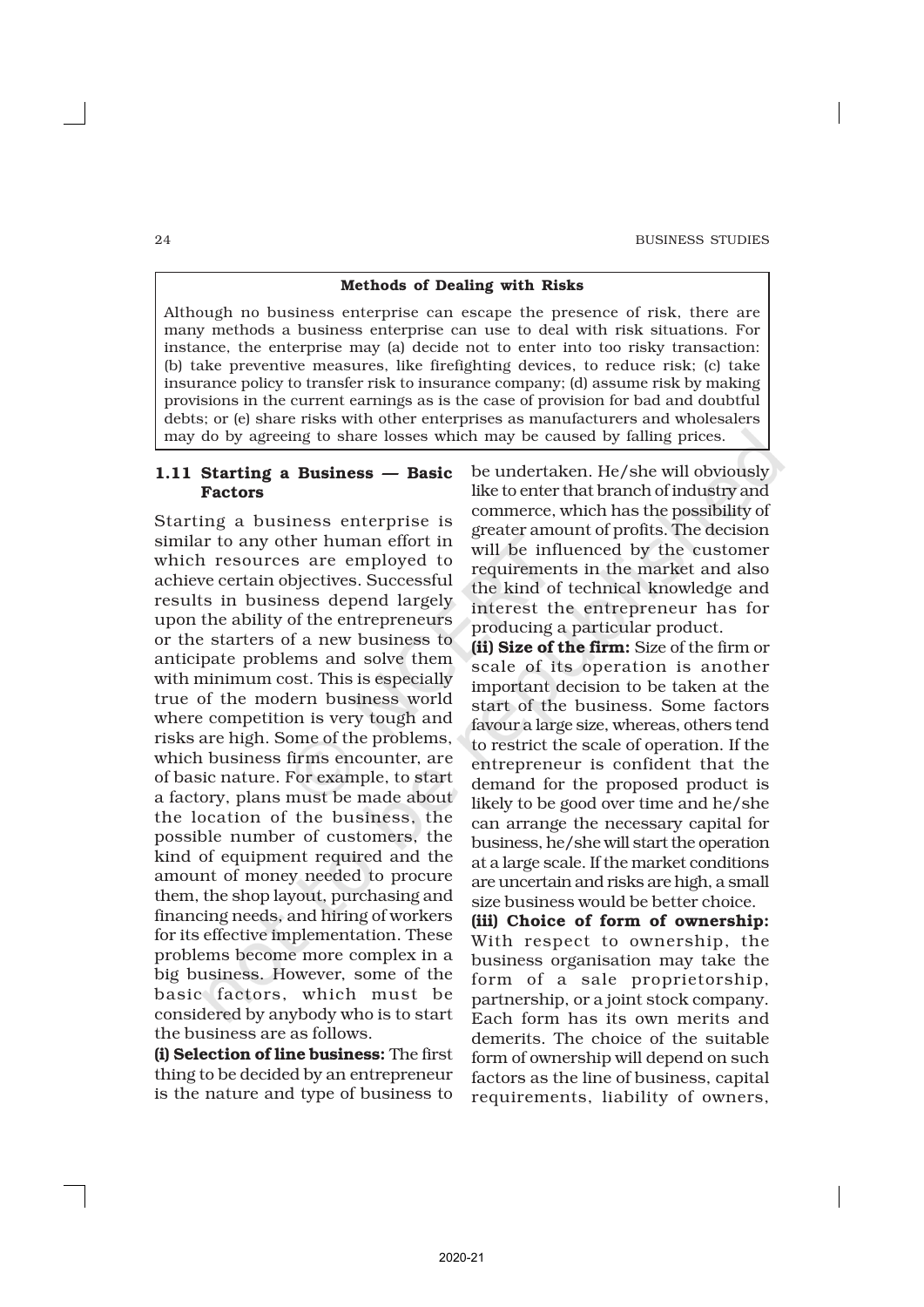division of profit, legal formalities, continuity of business, transferability of interest and so on.

(iv) Location of business enterprise: An important factor to be considered at the start of the business is the place where the enterprise will be located. Any mistake in this regard can result in high cost of production, inconvenience in getting, right kind of production inputs or serving the customers in the best possible way. Availability of raw materials and labour; power supply and services, like banking, transportation, communication, warehousing, etc., are important factors while making a choice of location.

(v) Financing the proposition: Financing is concerned with providing the necessary capital for starting, as well as, for continuing the proposed business. Capital is required for investment in fixed assets, like land, building, machinery and equipment and in current assets, like raw materials, books, debts, stock of finished goods, etc. Capital is also required for meeting day-to-day expenses. Proper financial planning must be done to determine (a) the requirement of capital, (b) source from where the capital will be raised and (c) the best ways of utilising the capital in the firm.

(vi) Physical facilities: Availability of physical facilities, including machines and equipment, building and supportive services is an important factor to be considered at the start of the business. The decision relating to this factor will depend on the nature and size of business, availability of funds and the process of production.

(vii) Plant layout: Once the requirement of physical facilities has been determined, the entrepreneur should draw a layout plan showing the arrangement of these facilities. Layout means the physical arrangement of machines and equipment needed to manufacture a product.

(viii) Competent and committed worked force: Every enterprise needs competent and committed workforce to perform various activities so that physical and financial resources are converted into desired outputs. Since no individual entrepreneur can do everything himself, he/she must identify the requirement of skilled and unskilled workers and managerial staff. Plans should also be made about how the employees will be trained and motivated to give their best performance.

(ix) Tax planning: Tax planning has become necessary these days because there are a number of tax laws in the country and they influence almost every aspect of the functioning of modern business. The founder of the business has to consider in advance the tax liability under various tax laws and its impact on business decisions.

(x) Launching the enterprise: After the decisions relating to the above mentioned factors have been taken, the entrepreneur can go ahead with actual launching of the enterprise which would mean mobilising various resources, fulfilling necessary legal formalities, starting the production process and initiating the sales promotion campaign.